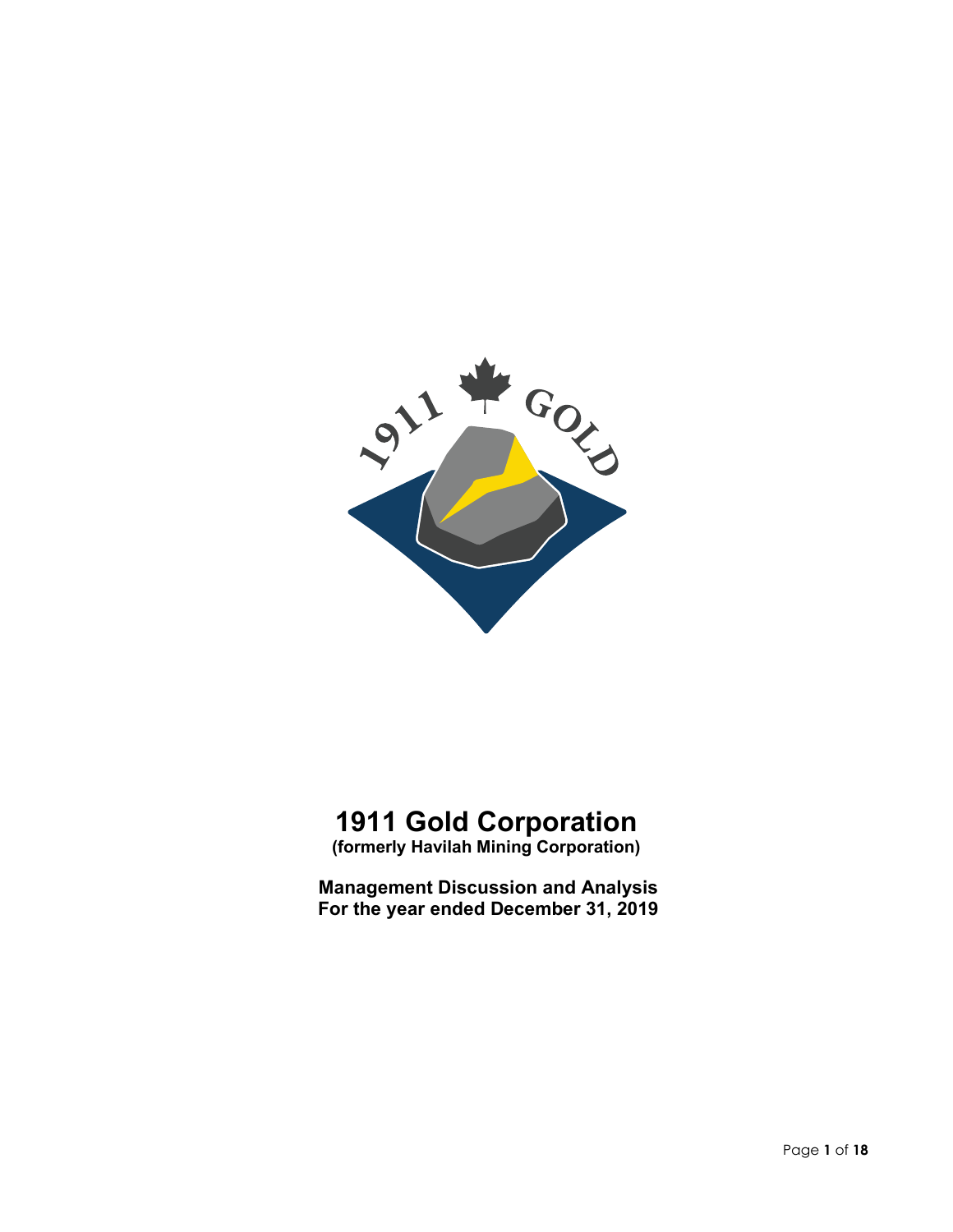This Management Discussion and Analysis ("MD&A") is an overview of all material information about the operations, liquidity and capital resources of 1911 Gold Corporation (the "Company" or "1911 Gold") for the year ended December 31, 2019. The MD&A was prepared as of April 28, 2020 and should be read in conjunction with the audited consolidated financial statements for the years ended December 31, 2019 and 2018, and the related notes contained therein which have been prepared in accordance with International Financial Reporting Standards ("IFRS") as issued by the International Accounting Standards Board ("IASB'). In this MD&A, references to grams per tonne and ounces per ton will be shown as g/t and oz/t. Additional abbreviations that may be used include metres ("m") and tons per day ("tpd"). All dollar figures are in Canadian unless otherwise stated.

The Company was incorporated on May 3, 2018 in connection with the arrangement agreement ("Arrangement Agreement") between Klondex Mines Ltd. ("Klondex"), Hecla Mining Company ("Hecla"), and 1156291 B.C. Unlimited Liability Company, a wholly owned subsidiary of Hecla to hold Klondex's former Canadian assets comprised of Klondex Canada Ltd. (subsequently renamed to 1911 Gold Canada Ltd., ("1911 Gold Canada")) and Bison Gold Resources Inc. ("Bison"). Under the terms of the Arrangement Agreement, which closed on July 20, 2018, Hecla acquired all the outstanding common shares of Klondex and holders of common shares of Klondex ("Klondex Shareholders") received consideration consisting of either cash, Hecla common stock, or a combination of cash and Hecla common stock, plus shares of 1911 Gold. On July 4, 2019, the Company amalgamated its 100% owned subsidiary, Bison Gold Resources Inc. into its other 100% owned subsidiary, 1911 Gold Canada Corporation.

The Company's common shares are listed on the TSX Venture Exchange ("TSX-V") under the symbol "AUMB" and in the United States on the OTCBB under the stock symbol "HAVXF". Additional information related to the Company is available for view on SEDAR at www.sedar.com and on the Company's website [www.1911gold.com.](http://www.1911gold.com/)

# **OVERVIEW**

1911 Gold is a junior gold producer and explorer that owns the True North mine and mill complex at Bissett, Manitoba, and is currently reprocessing historic tailings on a seasonal basis. In addition to operating True North, 1911 Gold holds highly prospective mineral dispositions, totaling approximately 54,000 hectares, within and adjacent to the Rice Lake greenstone belt. 1911 Gold believes its land package offers a prime exploration opportunity, with potential to develop a mining district centered on its True North facility. The Company also owns the Apex property near Snow Lake, Manitoba and the Denton-Keefer and Tully properties near Timmins, Ontario. 1911 Gold intends to focus on both organic growth opportunities and accretive acquisition opportunities in North America.

# **HIGHLIGHTS**

- During March 2020, in response to the increased risk of outbreak from novel coronavirus (COVID-19) within Manitoba and the rest of the world, the Company implemented plans to protect both the 1911 Gold employees as well as the community the Company operates in. These steps initially included programs to increase sanitation of touch surfaces and allow for adequate social distancing, followed by a full reduction of personnel at the True North site to minimum care and maintenance levels as well as requiring all corporate and non-essential personnel to work from home. The Company is monitoring the situation and, in the event COVID-19 continues to pose a significant risk to the employees and the surrounding communities, the Company will delay returning to normal operations, which will further delay startup of tailings re-processing.
- During the first quarter of 2019, the Company appointed Ron Clayton, a director of the Company, as President and Chief Executive Officer of 1911 Gold Corp. Ron brings over 40 years of mining experience to the Company and was most recently the President and CEO of Tahoe Resources Inc., where he led the construction and commissioning of the Escobal mine as the Company's first Chief Operating Officer. The Company also appointed Shastri Ramnath to the Board of Directors. Ms. Ramnath is a Professional Geoscientist with over 20 years of global experience within the exploration and mining industry. She cofounded and is currently the President, CEO and Principal Geologist of Orix Geoscience Inc. and the cofounder of Exiro Minerals, a junior exploration company focused on project generation that combines technology with traditional exploration methodologies.
- On March 18, 2019, the Company closed a non-brokered private placement for 8,333,333 flow-through common shares for gross proceeds of \$4,000,000. The proceeds from the sale of the flow through shares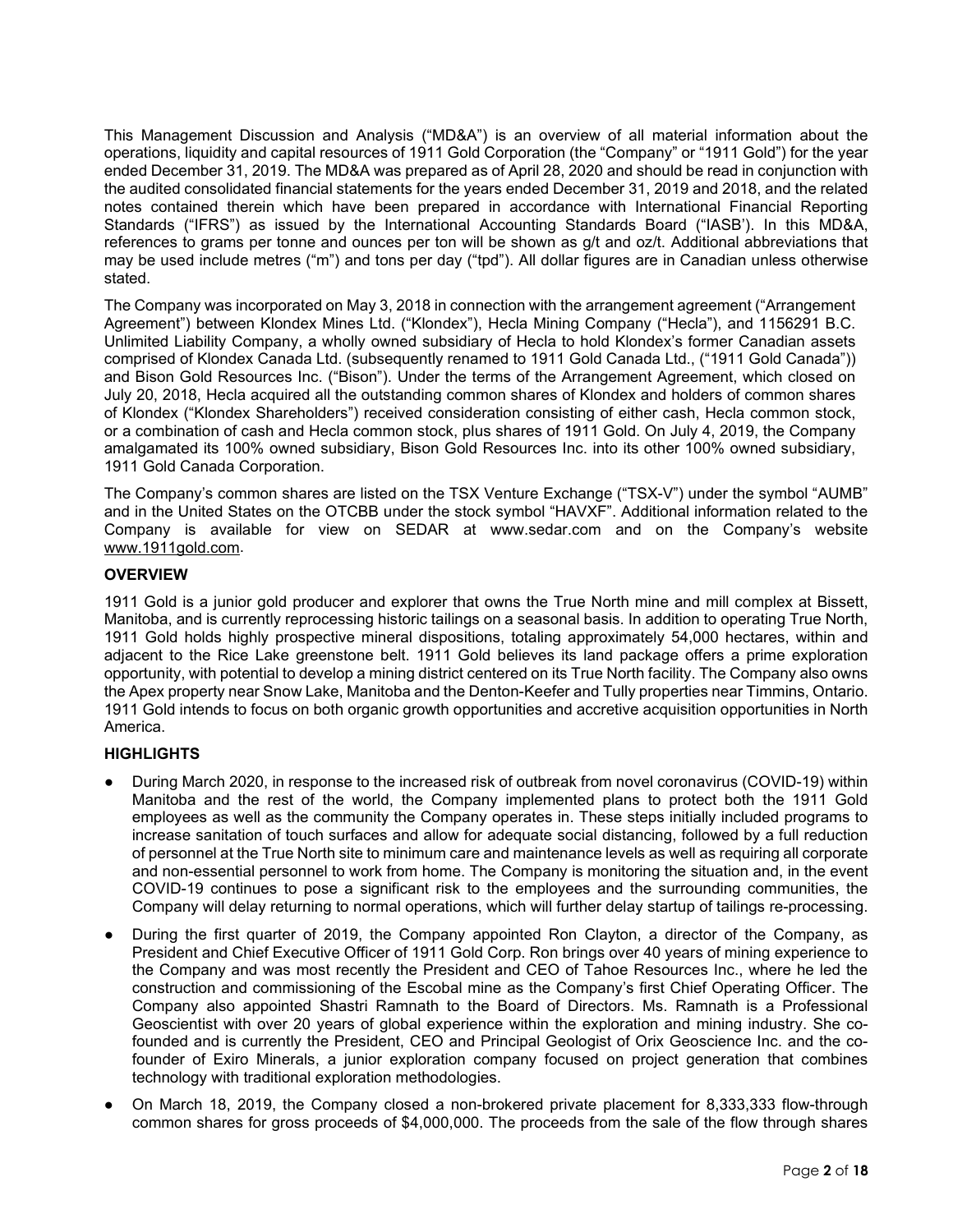will be used to incur eligible Canadian Exploration Expenses on the Company's exploration properties in the Rice Lake greenstone belt located in Manitoba, Canada.

- During 2019, the Company initiated its maiden exploration program in the Rice Lake belt with a compilation of historical datasets and the acquisition of new airborne geophysical and LiDAR data to guide and focus exploration activities going forward. The field program was focused primarily in the Bidou and Tinney project areas in the southeast portion of the Rice Lake greenstone belt, yielding a number of high-priority targets for follow-up drilling. The Company received drill permits for nine targets in late October 2019 and commenced drilling in the Bidou project area in early November, with plans to complete approximately 8,000 m of drilling prior to March 31, 2020. The initial phase of drilling (completed prior to freeze-up and totaling 2,586 metres) intersected gold mineralization in each of the 10 holes completed, providing confirmation of fertile structures extending to depth in each of the first 3 targets tested, none of which had any record of historical drilling (see News Release of January 30, 2020). The program was suspended for freeze-up over the holiday period, recommencing on January 20, 2020.
- The Company successfully re-processed tailings from April 26 through to October 31, 2019, averaging approximately 1,175 tonnes per day with an average grade 0.97 g/t gold. The Company successfully processed 221,969 tons during the operating period, recovering 5,833 ounces of gold. Proceeds from the tailings re-processing partially funded the ongoing overhead costs for the operations, including care and maintenance of the underground infrastructure which continued until October 5, 2019.

## **FINANCIAL AND OPERATING SUMMARY**

Until July 19, 2018, the Company operated as a subsidiary of Klondex. With the completion of the Arrangement Agreement on July 20, 2018 the Company operated as a separate entity.

| Year ended December 31                                    | 2019           | 2018            | 2017            |
|-----------------------------------------------------------|----------------|-----------------|-----------------|
| <b>Financial Results (in thousands)</b>                   |                |                 |                 |
| Revenue                                                   | \$<br>12,280   | \$<br>17,993    | \$<br>42,427    |
| Cost of sales:                                            |                |                 |                 |
| <b>Production costs</b>                                   | 13,014         | 24,500          | 41,127          |
| Depreciation and depletion                                | 3,796          | 4,855           | 5,449           |
| Write-down of production inventories                      |                | 4,025           | 8,306           |
| <b>Total Cost of Sales</b>                                | 16,810         | 33,380          | 55,182          |
| <b>General and Administrative Costs</b>                   | 1,719          | 1,426           | 5,201           |
| Exploration expense                                       | 2,322          | 526             |                 |
| Impairment of mineral properties                          |                | 9,674           | 28,230          |
| Other (income) expenses                                   | (736)          | 6,095           | 4,754           |
| Net Loss and Comprehensive loss                           | \$<br>(7, 835) | \$<br>(33, 108) | \$<br>(51, 193) |
| <b>Operating Results</b>                                  |                |                 |                 |
| Gold ounces shipped                                       | 5,653          | 9,183           | 27,877          |
| Gold ounces sold                                          | 6,277          | 10,814          | 25,806          |
| <b>Per Ounce Data</b>                                     |                |                 |                 |
| Average realized price                                    | \$<br>1,950    | \$<br>1,631     | \$<br>1,632     |
| Cash cost of operations per ounce produced <sup>(1)</sup> | 1,880          | 2,603           | 1,927           |
| All in sustaining costs per ounce produced <sup>(1)</sup> | 2,168          | 2,762           | 2,614           |
| <b>Per Share Data</b>                                     |                |                 |                 |
| Basic and diluted loss per share                          | \$<br>(0.22)   | \$<br>(1.19)    | \$<br>(2.25)    |
| Weighted average common shares<br>outstanding             | 36,247,978     | 27,795,432      | 22,755,979      |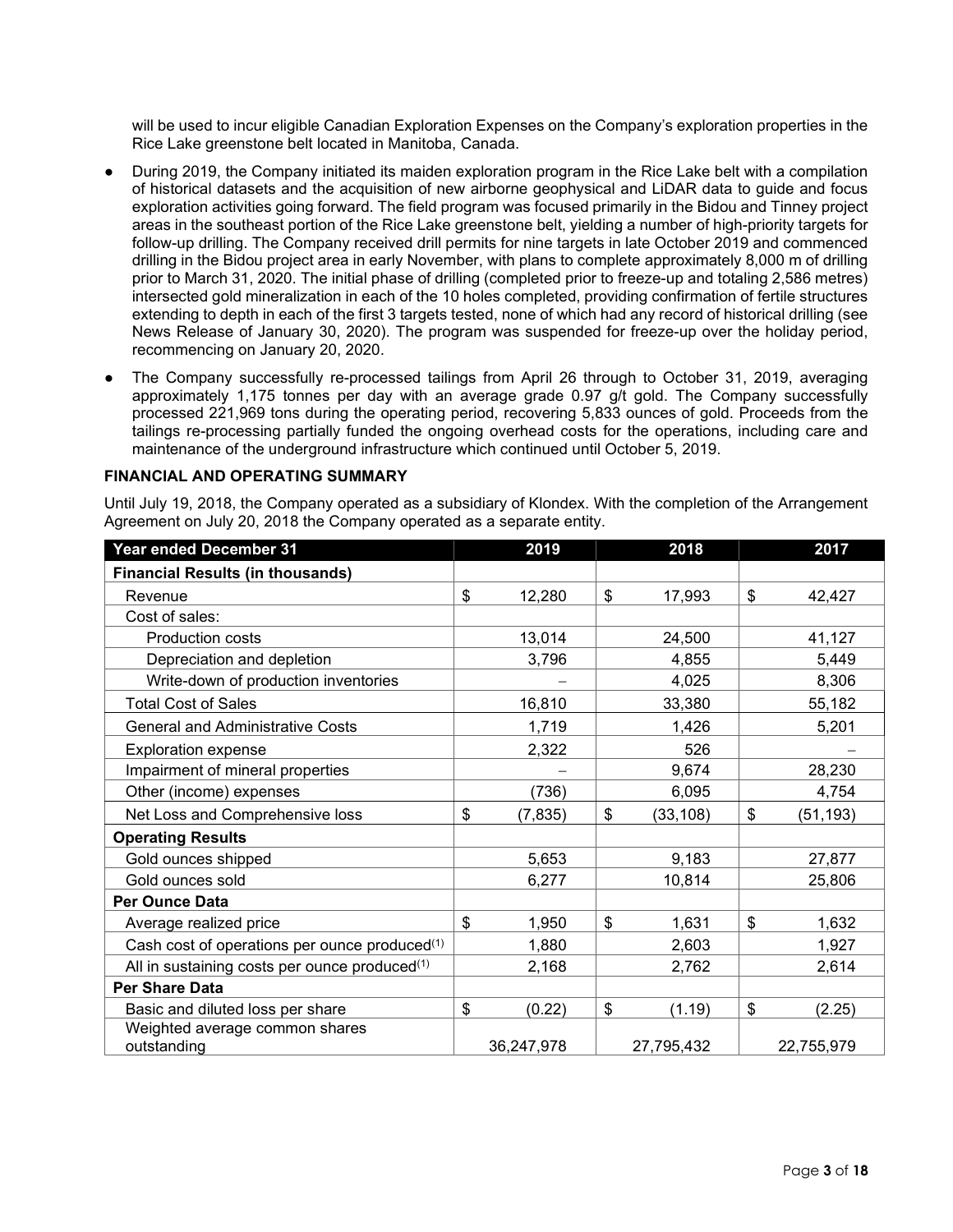| <b>Balance as of December 31</b>         |    | 2019   | 2018        | 2017        |
|------------------------------------------|----|--------|-------------|-------------|
| <b>Financial Position (in thousands)</b> |    |        |             |             |
| Cash and cash equivalents                | ۰D | 9.630  | \$<br>5.971 | \$<br>5,683 |
| Total assets                             |    | 48,381 | 52,284      | 74,412      |
| Total liabilities                        |    | 4.822  | 3,956       | 12,986      |
| Shareholder equity                       |    | 43,559 | 48,328      | 61,426      |

(1) This is a non-IFRS measure; refer to the Non-IFRS Performance Measures section of this MD&A for additional detail. The cash cost excludes the cost of underground mine care and maintenance in 2019 but is included in 2018 due to partial operations. As a result of the shutdown during the first 116 days of 2019, the cash costs include a significant amount of cost unrelated to the cost of production.

# **MANAGEMENT CHANGES**

On January 20, 2020, Blair Schultz, after due consideration considering increasing work demands on other projects, stepped down from his role as Chair of the Board. Mr. Schultz continues to act as a director of the Company, ensuring continuity within the Board of Directors and an orderly transition of the Chair position to Mike Hoffman, an existing director of the Company.

# **REPORT ON OPERATIONS**

The Company recommenced tailings operations on April 26, 2019, averaging 1,175 tpd during the 157 operating days of 2019 at an average grade of 0.97 g/t. During the initial restart period the operations focused on processing lower grade material while increasing the concentration of gold on carbon in the circuit and minimizing loss of gold to tailings. The mill also operated at a lower tonnage rate during several weeks in May extending through June in order to manage the water levels in the tailings facilities during the spring runoff while the Company completed installation of a booster pump to improve output to the new tailings facility. For the months of July and August, with the installation of the booster pump complete, production increased to an average rate of 1,304 tpd. During the second half of September, however, excessive rainfall resulted in a significant increase in water levels in the tailings ponds and of the moisture content of mined tailings, the latter requiring a reduction in production rate to 1,155 tpd. This rainfall continued after quarter-end, impacting production in October where the Company averaged 1,054 tpd and finally suspended operations as a result of water levels and the early onset of freezing conditions.

The Company temporarily suspended care and maintenance of the underground infrastructure at the True North mine on October 5, 2019, after determining this would not have a material impact on reopening the underground in the future, resulting in a significant reduction in ongoing operating costs.

During 2019 the Company completed the replacement of the strip circuit and the installation of two new gravity concentrators designed to improve mill recovery rates. The concentrators operated for the months of August and September, providing a 10% improvement in the recovery from the gravity circuit and an overall 3% increase in total recovery.

# **EXPLORATION ACTIVITY**

In 2019 the Company initiated its maiden exploration program on its 100% owned mineral dispositions in the Rice Lake greenstone belt of southeastern Manitoba.

Initial work involved claim staking to secure favourable ground along previously under-explored portions of the crustal-scale Wanipigow fault – the principal structural feature in the Rice Lake belt – bringing the land position to approximately 75 km along this structure. The staking was followed up with high-resolution aeromagnetic surveys, as well as the acquisition of LiDAR and orthophoto imagery, to provide high-quality datasets to guide and focus the exploration program going forward.

Fieldwork initiated in late April, focused on areas for which sufficient historical datasets were available and previously mapped structure and stratigraphy were deemed favourable for the localization of gold mineralization, based on the Company's updated exploration model. These initial project areas included the Bidou and Tinney projects, located approximately 30 km southeast of Bissett, and the Gold Horse and Horseshoe projects, located northwest of Bissett (approximately 20 km and 4 km, respectively). One additional project – Poundmaker – was added in June, to follow up on historical work.

The program in each of these areas was designed to include the systematic collection of new geological datasets to efficiently and effectively advance projects to the stage of drill targeting. This work included geological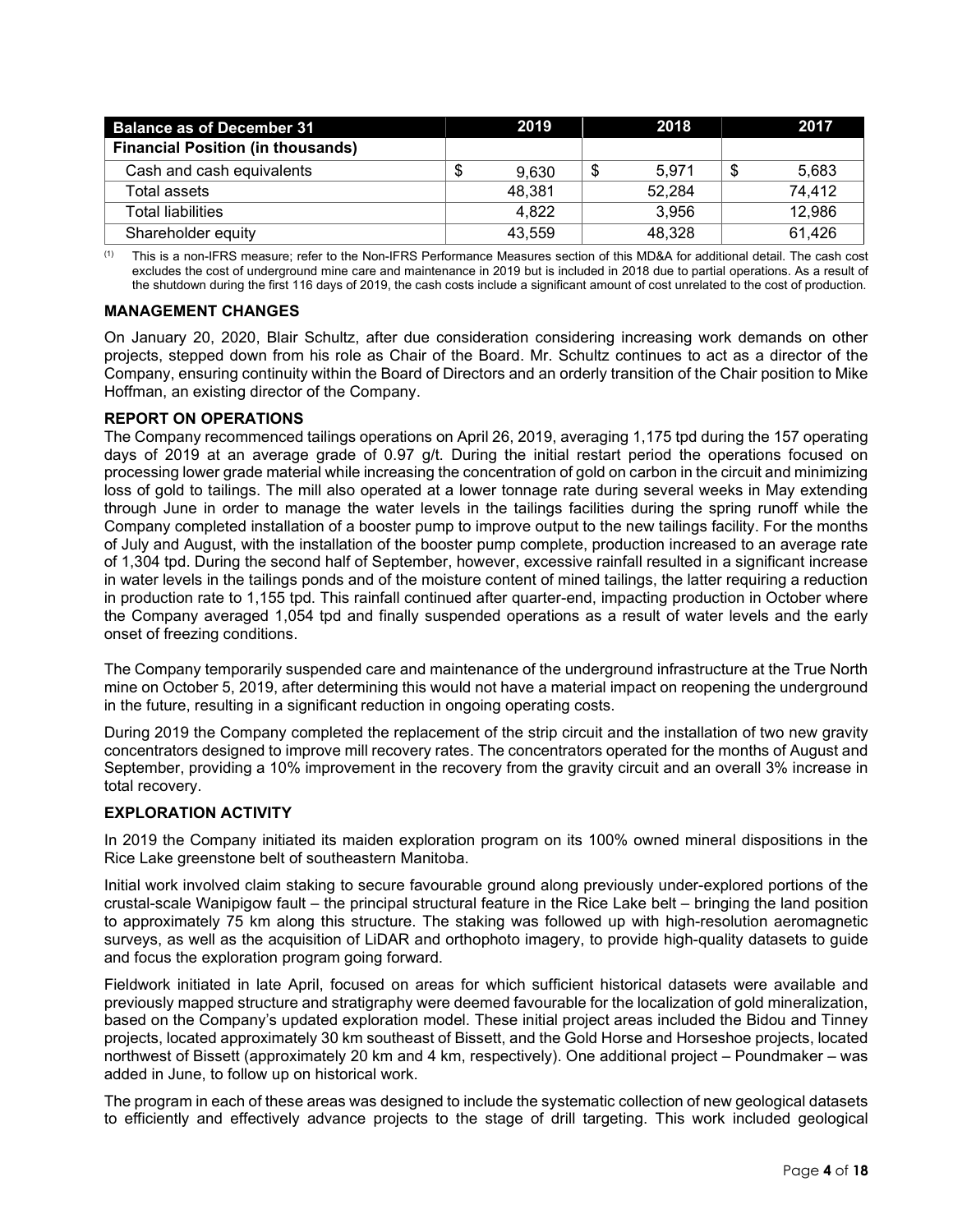mapping, prospecting, verification sampling of historical occurrences, outcrop stripping, channel sampling, detailed mapping and structural analysis. This work also included surficial geochemistry orientation surveys over known zones of gold mineralization in order to establish and optimize the sampling methods, survey design and analytical procedures.

High-grade gold values were obtained from grab samples in the Bidou, Tinney and Poundmaker project areas, which consequently were the principal focus during the latter stages of the field exploration program. Detailed surficial geochemistry surveys were completed over known or interpreted extensions of mineralized zones on the Bidou and Poundmaker projects, leading to the definition of a number of areas of anomalous gold in surficial sediments. Surficial geochemistry was also completed in 2 grids in the Gold Horse project area – over the historical Eleanor showing and in an area of complex structure indicated by aeromagnetic survey data.

Based on the initial results of the field program, work permit applications for surface diamond drilling were submitted in early July for eight targets in the Bidou, Tinney and Poundmaker areas, and permit applications were also submitted for a conceptual structural target in the Horseshoe area. Towards the latter part of 2019, individual targets were evaluated based on all available information, and detailed drill planning for several targets in the Bidou and Tinney areas was initiated utilizing in-house 3D modeling of geology and structure to constrain drill targets. The preliminary drill plans called for 8,000 to 10,000 metres of drilling, in 30 to 40 drillholes.

Final drill permits were received in October 2019, after evaluation by the Integrated Resource Management Team (comprised of representatives from various government departments), and following consultations with local First Nations and a comprehensive Heritage Resource Impact Assessment conducted by a third-party under contract to the Company.

As of December 31, 2019, 10 drillholes were completed, totaling 2,586 m, to test targets in the Bidou project area, including the Midway (5 drillholes), Bidou Shear (3 drillholes) and Bidou South (2 drillholes) targets. As detailed in a subsequent news release (dated January 30, 2020), each of the first 10 drillholes succeeded in testing the targeted structures and returning strongly anomalous to localized high-grade gold mineralization associated with quartz-carbonate vein systems. Each of the targeted structures extend for kilometres along strike and will be the focus of follow-up drilling in Q1 2020 and/or continued exploration during the 2020 field season.

During 2019, work programs were also carried out on two other properties within the Company's Manitoba portfolio: Cryderman, located approximately 20 km east of Bissett, and the Apex, located 15 km southeast of Snow Lake, Manitoba, within the Flin Flon–Snow Lake greenstone belt. Both properties include significant historical gold occurrences and this work was initiated to better consolidate the data and confirm the nature of the gold occurences.

# **REVIEW OF FINANCIAL RESULTS**

During the year ended December 31, 2019, the Company generated a loss of \$7.8 million compared to a loss of \$33.1 million for 2018, with the latter including costs related to shutting down the underground mining operations, including severance payments, and a \$9.7 million write down on underground mine development costs.

# **Revenue**

During the year ended December 31, 2019, the Company sold 5,807 gold ounces recovered from the 2019 tailings reprocessing operation and an additional 470 ounces (recovered from the Q1 2019 mill clean-out) at an average price of \$1,950 compared with sales of 10,814 gold ounces for the year ended December 31, 2018 at an average realized price of \$1,631 (this excludes the effect of any derivative instruments used during the 2018 period). During Q1 2018 True North processed all the remaining stockpiles from mining, containing a higher grade as well as the ore mined prior to the shutdown.

#### **Cost of sales**

Cost of sales, comprising the full cost of site operations, including care and maintenance costs for the True North underground mine as well as depreciation and depletion, amounted to \$16.8 million for 2019 compared with \$29.4 million during 2018. The decrease was primarily due to the suspension of mining operations at True North in January 2018 resulting in a significant decrease in mining related costs. On October 5, 2019, the Company suspended care and maintenance of the underground mine, further reducing the cost of operations compared to 2018. Care and maintenance costs during 2019 were \$1.2 million whereas in 2018 total mining costs, including care and maintenance after the shutdown of the underground mine, were \$7.9 million,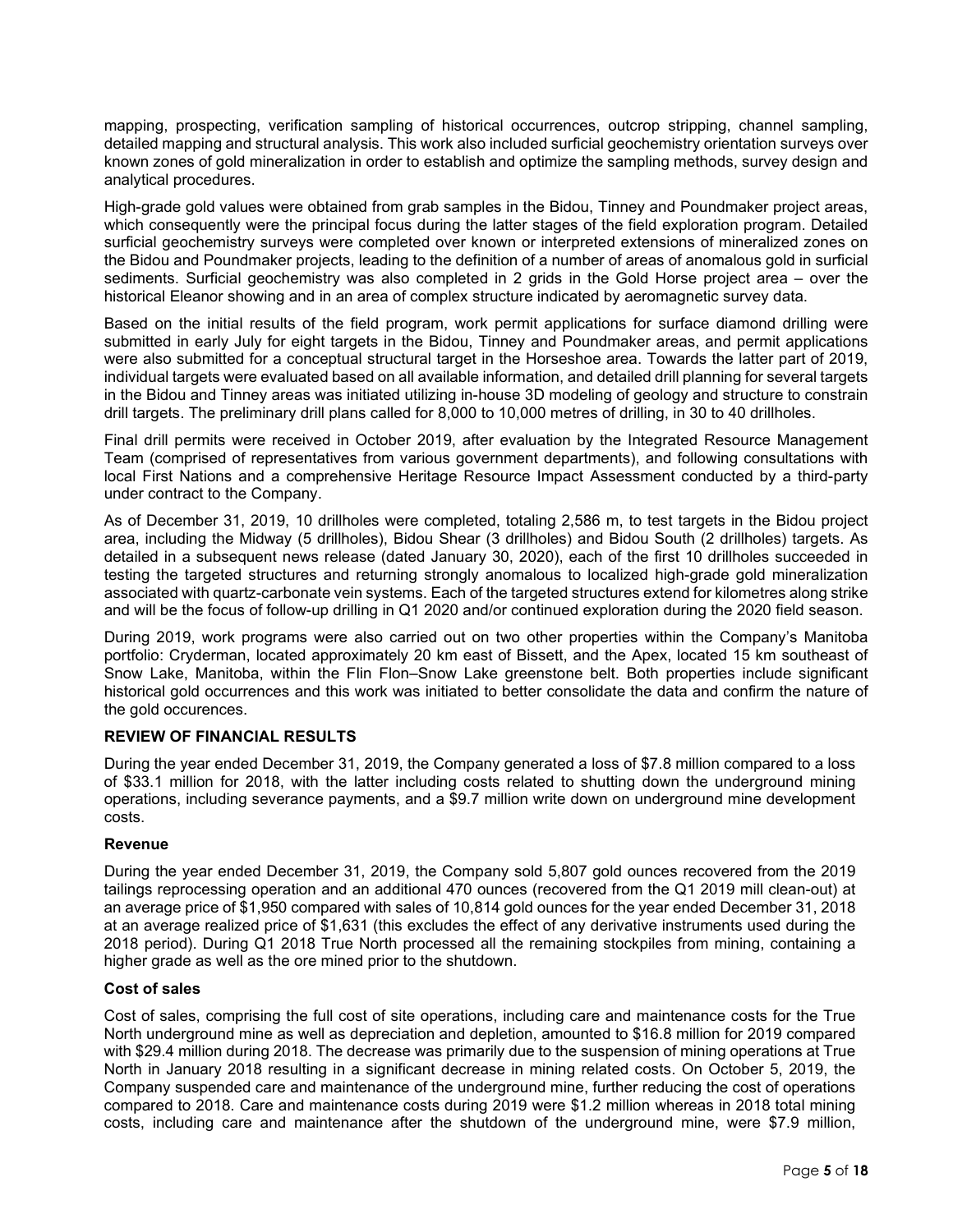excluding severance costs related to mining. During 2018, the Company also incurred \$1.4 million in severance costs in lieu of notice as the Company laid off all but essential personnel required for continued milling operations, underground care and maintenance, and tailings re-processing operations.

The decrease in depreciation and depletion for 2019 is primarily from reduced depletion costs, which arise from underground mining and tailings operations, as the Company only operated the tailings operations in 2019, whereas limited underground mining occurred in Q1 2018. Also, as a result of impairment charges taken on mineral properties in 2018 with the suspension of underground mining as well as related equipment disposals, the Company had a lower average capital asset balance in 2019 compared with 2018.

## **General and administrative costs**

General and administrative costs were \$1.7 million for 2019 compared to \$1.4 million for 2018. The general and administrative costs in 2018 reflect costs allocated from the Klondex corporate office during that period, whereas in 2019 they reflect costs for the standalone company. General and administrative costs were higher in 2019 primarily due to a full year of compliance costs related to maintaining a TSX Venture listing, as well as higher professional fees as a result of transactions that occurred in 2019. The Company has continued to focus on minimizing ongoing administrative costs subsequent to the spin-out.

#### **Other expense**

#### *Finance charges*

Finance charges in prior years arose from interest incurred on the advances from Klondex to 1911 Gold during the period where 1911 Gold was a subsidiary of Klondex. The advances from Klondex were settled in July of 2018 pursuant to the terms of the Arrangement Agreement. Total interest on these advances during 2018 was \$4.4 million whereas the Company has not incurred any comparable finance charges for the year ended December 31, 2019.

#### *Foreign exchange gain or loss*

Prior to the completion of the Arrangement Agreement, 1911 Gold had a significant US dollar liability arising from advances from Klondex. These were subject to mark-to-market adjustments at each reporting period, resulting in a \$1.1 million loss for the year ended December 31, 2018, as the Canadian currency weakened from \$1.25 to \$1.36 Canadian for every US dollar during 2018.

# **TRUE NORTH OPERATIONS**

True North is a past-producing underground gold mining operation with a modern, fully permitted mill, currently focused on re-processing tailings and exploration along the Rice Lake greenstone belt. The following is a summary of operational information for the year ended December 31, 2019 and 2018.

| <b>Year ended December 31</b>                 | 2019         | 2018        |
|-----------------------------------------------|--------------|-------------|
| Ore tons mined                                |              | 19,301      |
| Gold ounces mined                             |              | 2,374       |
| Ore tons milled                               |              | 19,390      |
| Tailings processed (tons)                     | 222,134      | 230,427     |
| Average gold mill head grade (g/t)            | 0.9          | 1.1         |
| Average gold recovery rate                    | $\%$<br>79.4 | %<br>80.9   |
| Gold ounces shipped                           | 5,653        | 9,183       |
| Gold ounces sold                              | 6,277        | 10,814      |
| Average realized gold price                   | \$<br>1,950  | \$<br>1,631 |
| Total cash cost per gold ounce sold(1)        | 1,880        | 2,603       |
| All-in sustaining cost per gold ounce sold(1) | 2,168        | 2,762       |

This is a non-IFRS measure; refer to the Non-IFRS Performance Measures section of this MD&A for additional detail. The cash cost excludes the cost of underground mine care and maintenance in 2019 but is included in 2018 due to partial operations. As a result of the seasonal shutdown during 177 days of the year, the cash costs include a significant amount of cost unrelated to the cost of production.

For the year ended December 31, 2019, the Company operated for 188 days, commencing tailings operations on April 26, 2019, and suspending operations on October 31, 2019. The Company processed 222,134 tons from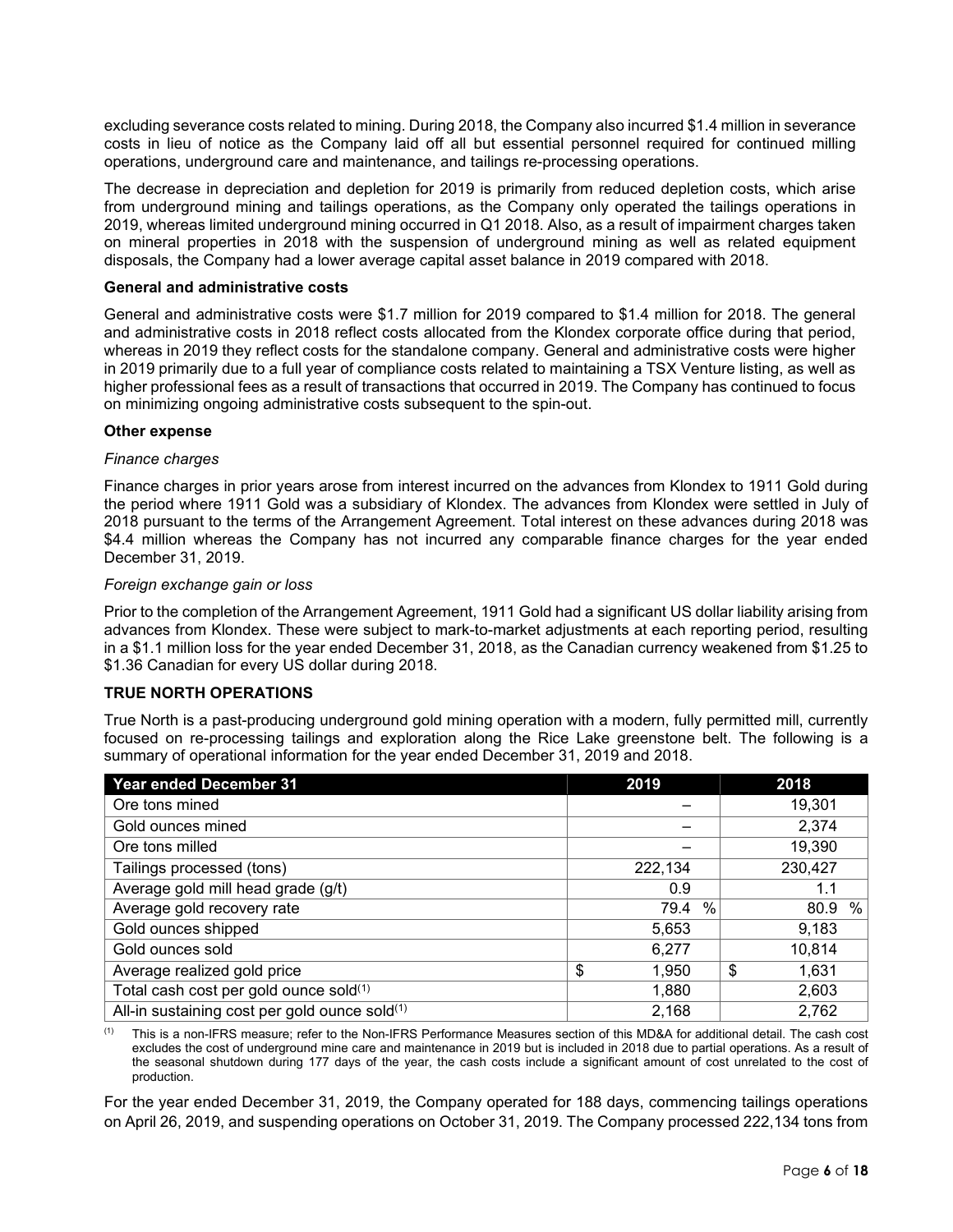tailings and shipped 5,653 gold ounces, not including the ounces shipped from the mill cleanup in the first quarter of the year. During the initial startup period the Company processed lower-grade material while the concentration of gold adsorbed to carbon increased to normal operating levels in the carbon-in-leach circuit, minimizing any potential loss of gold to tailings. As well, for several weeks during May and June the Company operated at lower than planned tonnage rates in order to minimize tailings discharge, offsetting the higher water inflows resulting from spring run-off. With the installation of the tailings booster pump at the end of the second quarter, and following the scheduled discharge of water from the tailings facility, the Company increased output levels and tonnage rates, returning to target operating levels in July and August, averaging 1,304 tpd, along with an improvement in grade.

During the month of September and October the operations experienced significantly higher than normal levels of rainfall, raising water levels in the tailings impoundment and increasing the moisture content of the tailings. This required a reduction in feed rate to maintain lower water levels in the tailings as well as to prevent material buildup in the circuit. This average tonnage rate was 1,086 tpd in September and October, although a higher average grade (1 g/t) was maintained throughout the period. As a result of ongoing higher water levels, the Company suspended the tailings re-processing activity on October 31, 2019 for the season.

During the year ended December 31, 2018 the True North underground mine operations transitioned to care and maintenance as a result of ongoing negative cashflows, with tailings operations commencing on April 20, 2018. During the transition period True North mined 19,301 ore tons from areas that were already developed, producing 2,091 gold ounces. An additional 230,427 tons were processed from tailings during the year ended December 31, 2018, producing an additional 5,906 ounces.

The decrease in the average gold recovery rate from 80.9% in 2018 to 79.4% in 2019 reflects the processing of exclusively low-grade tailings in the latter period (i.e., no high-grade ore), such that a relatively higher proportion of gold is returned to tails, likely in the form of minute gold particles affixed to silicate minerals, which are not recovered by either the gravity or leach circuits. This 'fixed' amount of gold averaged approximately 0.008 oz/t in 2018 and for the first 7 months of 2019, improving to 0.006 oz/t over August, September and October with the installation of the two new gravity concentrators (resulting in a 3% increase in recovery by October to 82.3%).

# **QUARTERLY RESULTS**

The following selected financial information is a summary of the eight most recently completed quarters up to December 31, 2019.

| <b>Quarter Ended</b><br>(\$ amounts in '000's) | Dec 31,<br>2019 | <b>Sept 30,</b><br>2019 | <b>Jun 30.</b><br>2019 | Mar 31,<br>2019 | Dec 31.<br>2018 | <b>Sept 30.</b><br>2018 | . June 30.<br>2018 | Mar 31.<br>2018 |
|------------------------------------------------|-----------------|-------------------------|------------------------|-----------------|-----------------|-------------------------|--------------------|-----------------|
| Gold sold (ounces)                             | 2.711           | 3.133                   | 370                    | 631             | 3.580           | 240                     | 1.843              | 5,151           |
| Revenues                                       | 5.320           | 6.181                   | 669                    | 110             | 5.774           | 394                     | 3.137              | 8,688           |
| Comprehensive                                  |                 |                         |                        |                 |                 |                         |                    |                 |
| Income (Loss)                                  | (1,180)         | .230                    | $(3,858)$ \$           | $(4,027)$ \$    | $(5,475)$ \$    | $(13,656)$ \$           | $(4, 137)$ \$      | (9,840)         |

The True North operations were acquired by Klondex on January 22, 2016 and production from the underground mine recommenced in the third quarter of 2016. Underground mining operations continued until January 9, 2018, at which point True North was placed on care and maintenance as a result of the continued shortfall in meeting operating and production targets required to return to profitability. Since the acquisition, the operations continually recorded net losses, negative cash flows from operations, and relied on Klondex, the parent company until July 20, 2018, to fund business operations. During the fourth quarter of 2017, based on the impairment indicators present, Klondex recorded a \$28.2 million impairment charge on the assets.

With the closing of the Arrangement Agreement, the Company operated on a standalone basis for the quarters ended September 30, 2018 and December 31, 2018. The Company continued to re-process tailings from the tailings impoundment facility, milling a total of 151,630 tons with an average grade of 0.9 g/t at a 73% recovery rate, producing 3,166 ounces of gold for the period. The Company recorded a \$9.7 million write down on underground mine development costs during this period, based on the assessment that previous mine plans were no longer economic. On December 13, 2018, the Company suspended the operations due to the onset of winter, completing the Company's planned 2018 operating season.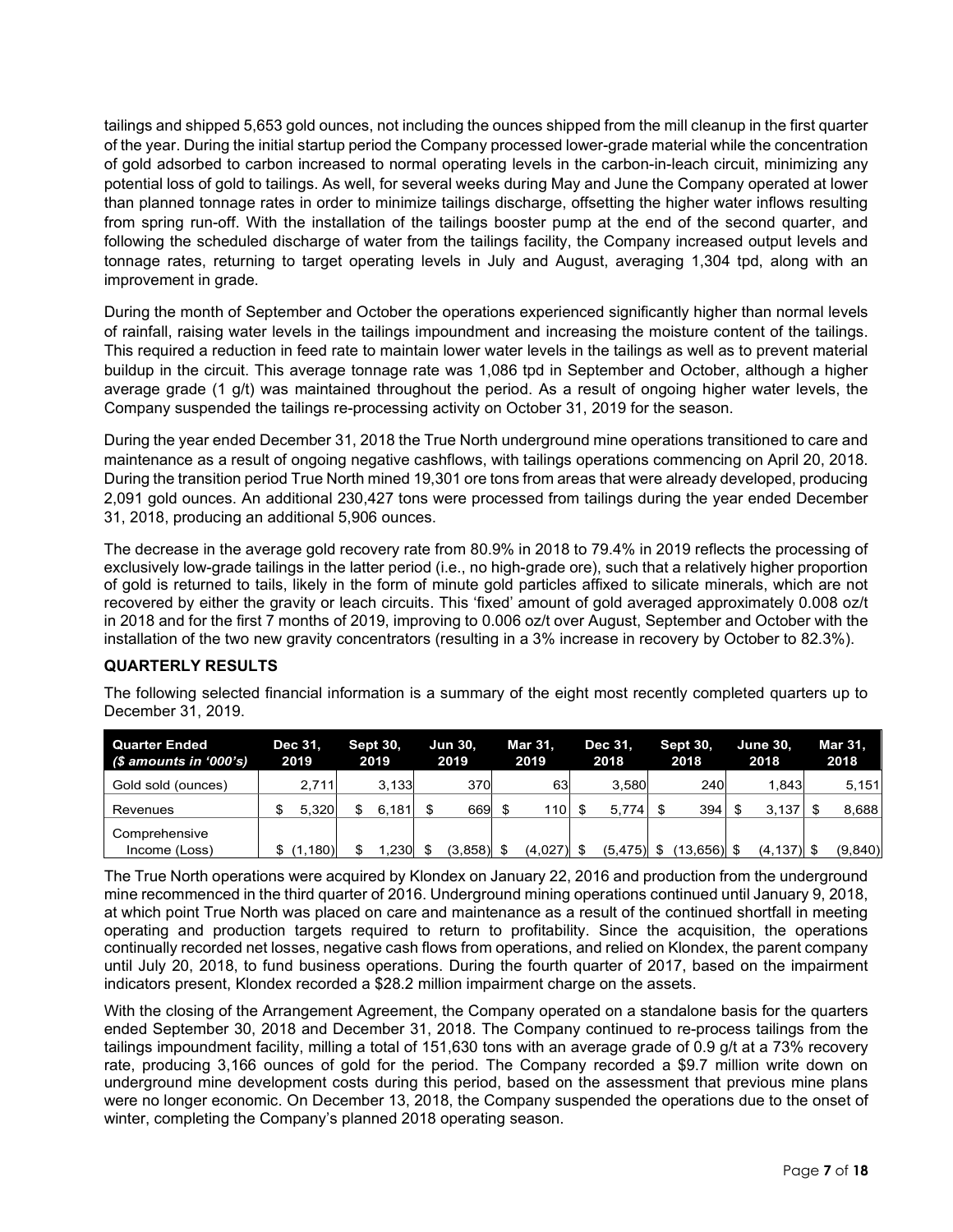The seasonal shutdown extended through the first quarter of 2019, during which time the Company carried out required maintenance and a full clean-out of the mill facilities. The Company received total proceeds of \$0.9 million in Q3 2019 from the 470 ounces recovered from the mill cleanup. Tailings operations recommenced in the Q2 2019, on April 26, and produced 222,134 tons containing 6,081 ounces of gold for the year ended December 31, 2019.

# **LIQUIDITY AND CAPITAL RESOURCES**

| $$$ amounts in '000's)           | December 31<br>2019 | December 31<br>2018 |
|----------------------------------|---------------------|---------------------|
| Cash                             | 9,630<br>\$         | \$<br>5,971         |
| Total current assets             | 11,478              | 12,672              |
| Total assets                     | 48,381              | 52,284              |
| <b>Total current liabilities</b> | 2,192               | 1,494               |
| <b>Total liabilities</b>         | 4,822               | 3,956               |
| Total equity                     | 43,559              | 48,328              |

Historically, the operations relied on Klondex for funding ongoing cashflow shortfalls. Prior to the completion of the Arrangement Agreement, the Company did not have access to third party financial resources and continued to incur negative operating cashflows and significant capital expenditures. The Company is currently focused on maximizing cashflow from the tailings operations to support the ongoing facility operating costs and exploration activity in the region. The cash cost per ounce for the year ended December 31, 2019 includes 177 days where the tailings operations were on seasonal shutdown. Gold production in the first 6 weeks experienced delays as new carbon added required a longer loading time to maintain optimal operations. Additionally, due to heavy rainfall in September and October operations were reduced to minimize discharge and reduce water levels in the tailings impoundment.

As a result of these factors, as well as ongoing care and maintenance costs for the underground mine, the Company was cashflow negative overall for the year ended December 31, 2019. However, for the third and fourth quarters of 2019, the Company generated \$2.8 million in positive cashflows from operations. On October 5, 2019, the Company temporarily suspended ongoing care and maintenance of the underground infrastructure at the True North Mine after determining that this would not have a material impact on a decision to reopen the underground in the future. This reduced the average monthly operating cost by \$135,000 for the remainder of 2019,

Material increases or decreases in the Company's liquidity and capital resources will be substantially determined by the success or failure of the Company's operations, exploration, and development programs, as well as the ability to obtain equity or other sources of financing, and the price of gold. To date, exploration on the Company's mineral dispositions in the Rice Lake district has been funded primarily from funds raised in financing activities. This exploration activity is expected to identify additional resources to provide future sources of ore feed for the True North milling facility.

As at December 31, 2019, the Company had cash and cash equivalents of \$9.6 million (December 31, 2018 – \$6.0 million, not including short-term investments of \$3.0 million), and working capital of \$9.3 million (December 31, 2018 – \$11.2 million). During the year ended December 31, 2019, the Company lost \$2.4 million from operating, care and maintenance and investing activities, excluding working capital changes.

On January 10, 2019, the Company closed a non-brokered private placement for total proceeds of \$109,725, funded by management, and on March 21, 2019, the Company issued another 66,667 units to a director of the Company for additional proceeds of \$20,000. On March 18, 2019, the Company closed a non-brokered private placement by issuing 8,333,333 flow-through common shares for gross proceeds of \$4.0 million.

Management considers the Company's liquidity position at December 31, 2019, comprised of cash and cash equivalents, together with cash flows from operations, enough to support the Company's normal operating requirements, exploration plans, and capital commitments on an ongoing basis.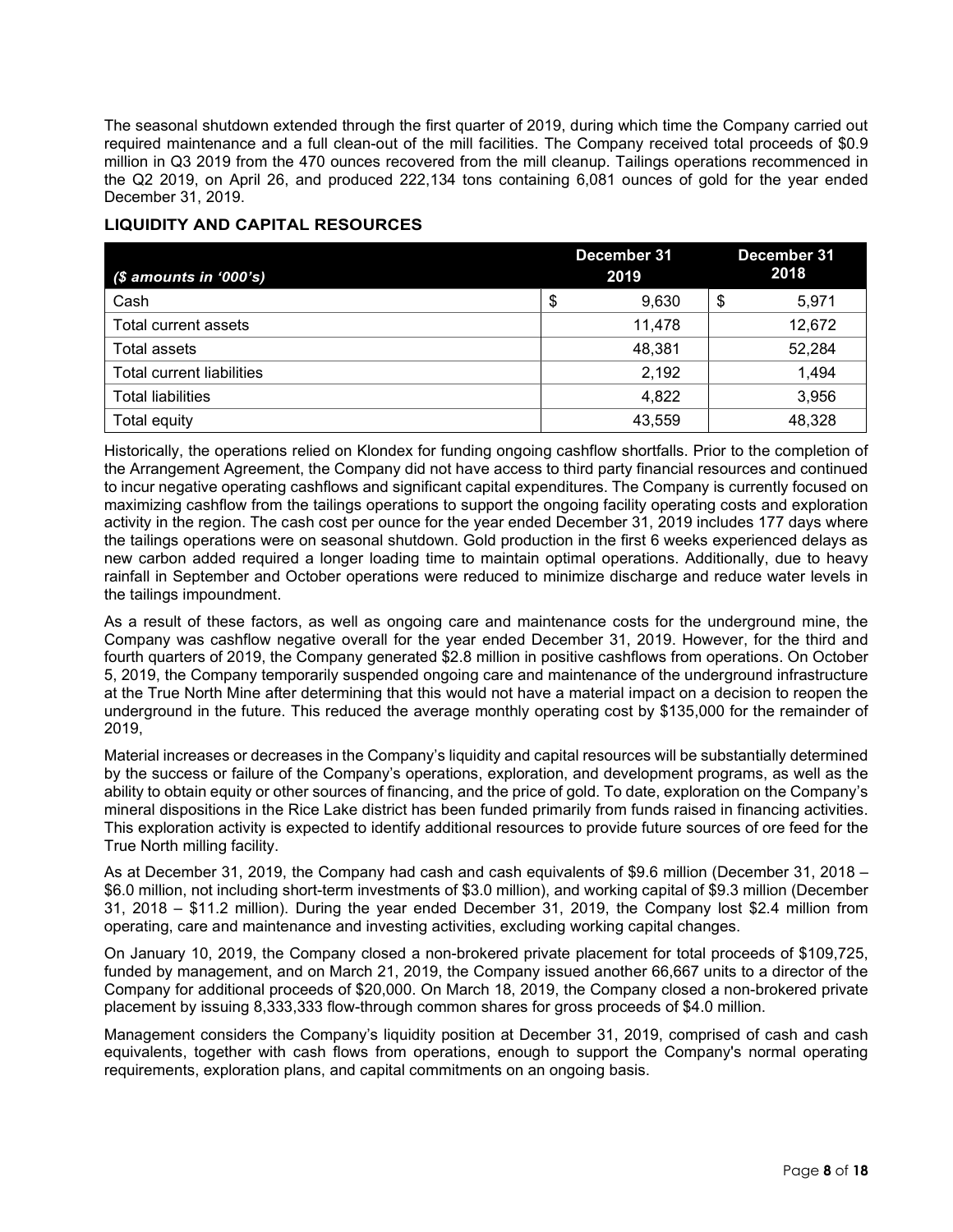# *Outstanding Share Data*

| Authorized: an<br>unlimited number of<br>$\mid$ common shares without $\mid$<br>par value | <b>Common shares</b><br>issued and<br>outstanding | <b>Stock Options</b> | <b>Restricted</b><br><b>Share Units</b> | Warrants  |
|-------------------------------------------------------------------------------------------|---------------------------------------------------|----------------------|-----------------------------------------|-----------|
| Outstanding as at<br>April 28, 2020                                                       | 37.975.729                                        | 2.980.000            | 213.330                                 | 2,665,833 |

# **FINANCIAL INSTRUMENTS**

The Company's activities potentially expose it to a variety of financial risks, including liquidity risk, interest rate risk, foreign exchange currency risk, and commodity price risk.

# *Liquidity Risk*

Liquidity risk is the risk that the Company will not be able to meet its financial obligations when they become due. As at December 31, 2019 the Company had working capital of \$9.3 million and did not have any outstanding debt obligations. Management believes that the Company has sufficient financial resources to meet its obligations as they come due.

# *Interest Rate Risk*

Interest rate risk is the risk that the fair value of future cash flows of a financial instrument will fluctuate due to changes in market interest rates. The Company has cash balances, interest-bearing bank accounts and no interest-bearing debt. The Company also invests excess cash in short term GIC's. Due to the short-term nature of these financial instruments, fluctuations in market rates do not have a significant impact on their estimated fair value as at December 31, 2019.

# *Foreign Exchange Risk*

The Company's functional currency is the Canadian dollar. Foreign currency risk is the risk that future cash flows will fluctuate because of changes in foreign exchange rates. The Company's historical foreign currency gains and losses relate to amounts on US dollar advances from Klondex as well as US dollar transactions with vendors. Subsequent to the Arrangement Agreement the Company has had minimal US dollar transactions.

# *Commodity Price Risk*

The Company is exposed to the risk of fluctuations in prevailing market commodity prices on the gold it produces. Prior to completion of the Arrangement Agreement, the Company's parent, Klondex, would mitigate price risk by entering into derivative financial instruments, such as fixed forward sales and collars. The Company has also utilized put options for a portion of forecast production to mitigate the price risk during the operating periods in 2019 and will evaluate the need for similar instruments in 2020.

# *Contractual Obligations*

The following table provides our gross contractual obligations as of December 31, 2019 (in thousands):

|                               | Less than<br>1 vear | 1-3 years | 3-5 years | More than <b>\</b><br>5 vears | <b>Total</b> |
|-------------------------------|---------------------|-----------|-----------|-------------------------------|--------------|
| <b>Reclamation obligation</b> |                     |           |           | 9.824                         | 9.824        |
|                               |                     |           |           |                               |              |

The amounts shown above represent undiscounted amounts not reflective of inflation, see Note 12 *Reclamation obligation* for additional details.

# **OFF-BALANCE SHEET ARRANGEMENTS**

The Company has no off-balance sheet arrangements.

# **RELATED PARTY TRANSACTIONS**

The key management personnel include those persons having authority and responsibility for planning, directing, and controlling the activities of the Company as a whole. The Company has determined that key management personnel consist of executive and non-executive members of the Company's Board of Directors and corporate officers.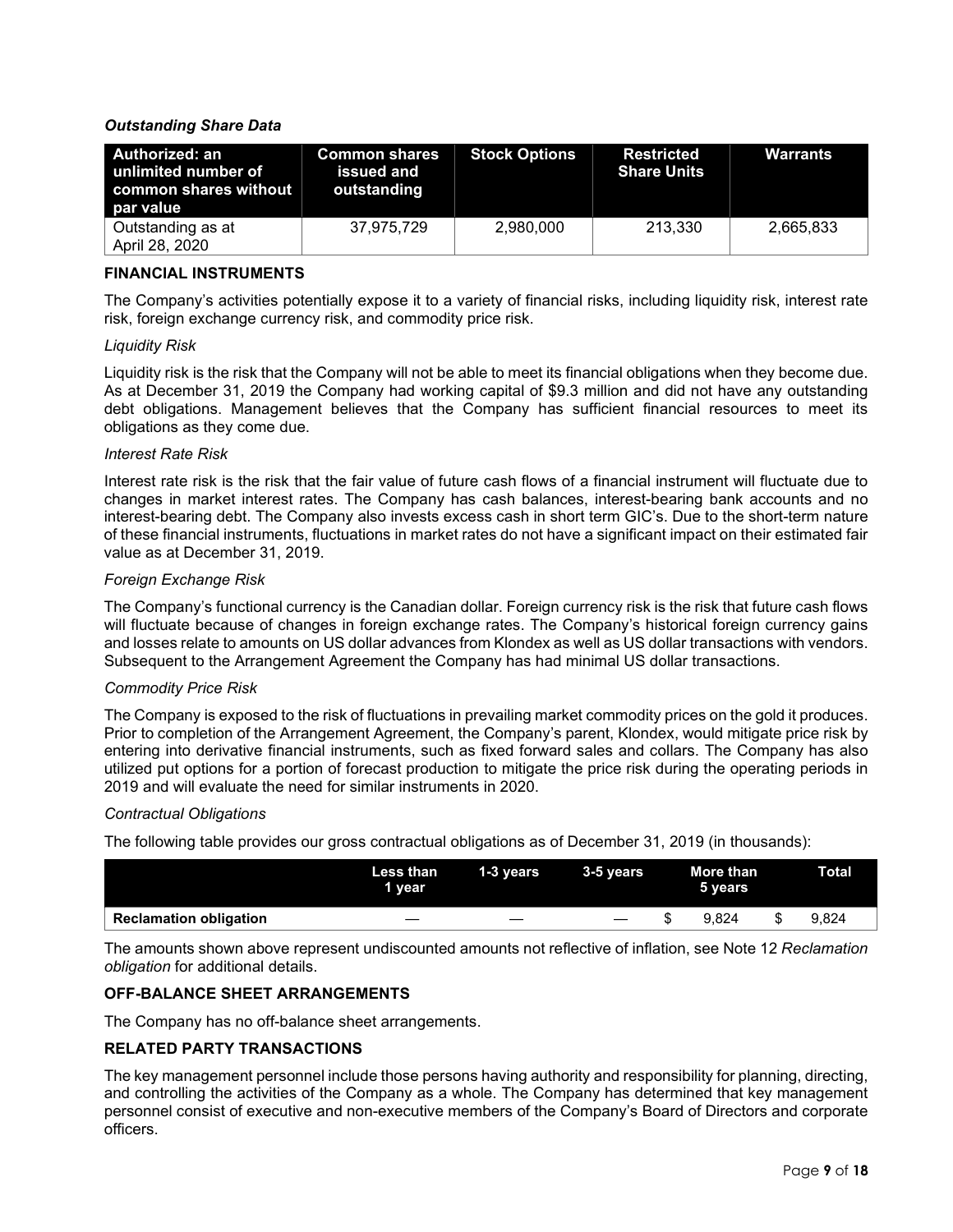During the years ended December 31, 2019 and 2018, the Company incurred the following charges by directors and officers of the Company and by companies controlled by directors and officers of the Company. Until July 2018, the Company operated as a subsidiary of Klondex, at which time no compensation was paid to Directors or Officers. All fees have been reported as general and administrative expenses:

|                             | <b>Year ended December 31</b> |       |      |     |  |  |  |
|-----------------------------|-------------------------------|-------|------|-----|--|--|--|
| $$$ amounts in '000's)      |                               | 2019  | 2018 |     |  |  |  |
| <b>Salaries and wages</b>   | \$                            | 615   | \$   |     |  |  |  |
| <b>Professional fees</b>    |                               | 21    |      | 10  |  |  |  |
| Directors' fees             |                               | 177   |      | 94  |  |  |  |
| <b>Management fees</b>      |                               | 13    |      | 280 |  |  |  |
| <b>Share-based payments</b> |                               | 297   |      | 333 |  |  |  |
| <b>Total</b>                | \$                            | 1,123 |      | 717 |  |  |  |

# **OUTLOOK**

With an experienced board of directors and management team, strong working capital, and access to external markets, 1911 Gold is leveraging the existing infrastructure at Rice Lake, including an operating mill, permitted tailings facility, and knowledgeable personnel, to advance exploration at the Rice Lake property and identify new sources of gold ore. The ground-staking and claims acquisitions during 2019 has increased the Company's total land position in the Rice Lake belt to more than 54,000 hectares. These strategic additions provide the Company with a dominant and continuous land position along and adjacent to the crustal-scale Wanipigow Fault, over a total strike length of 80 kilometres. Major gold occurrences in the Rice Lake belt, including the True North deposit at Bissett, Manitoba, from which approximately 2 million ounces of gold has been produced, are associated with structures that splay off this regional 'break'. The newly acquired ground provides an unprecedented opportunity to explore this fault system at a district scale.

Early in 2019, the Company successfully completed verification drilling at the Ogama-Rockland project in the southeast portion of the belt, designed to test each of the modelled vein systems in the locations previously reported to contain significant mineralized intercepts. Drilling also commenced on November 7, 2019 in the Tinney and Bidou project areas in the southeastern portion of the belt to begin following up on new results from the exploration program conducted in Q2 and Q3 of 2019, as well as on other high priority project areas. Drilling in these areas was completed as planned on March 22, 2020, and the Company is currently compiling and analyzing the results. Going forward, the Company will continue to advance the four initial projects by utilizing modern, state-of-the-art datasets to identify compelling drill targets, while at the same time adding additional projects to the roster, particularly in 'greenfields' areas of the belt which have not previously been explored in a systematic manner.

During the 2019 tailings re-processing season, the Company completed several planned capital upgrades designed to increase tonnage rates and recoveries, including the installation of the two new gravity concentrators to improve recoveries, and a booster pump to increase discharge rates to the eastern tailings impoundment. This work has resulted in an improvement in both tonnage rates and recoveries through the gravity circuit, allowing the Company to optimize the recovery of gold from the tailings facility. The recovery rates showed a significant improvement in the last three months of the operating season, increasing approximately 3% from historical rates achieved on the tailings. The Company is also continuing to focus on other cost reductions in order to generate positive cashflow during the operating season. The Company will also continue to evaluate other exploration and development assets with a view to building a robust and diversified mineral resource company.

With the current outbreak of the novel coronavirus (COVID-19) globally, the Company implemented plans early in March to minimize the risk of infection to employees and the communities within which the Company operates. These steps initially included programs to enhance awareness of appropriate preventive actions, cleaning and sanitation of touch-surfaces, and screening of employees and contractors by on-site nursing personnel. On March 23, 2020, the Company reduced personnel at the True North site to minimum care and maintenance levels and initiated a work-from-home policy for all corporate and non-essential personnel. The Company has previously procured enough supplies for the operating season, minimizing any supply chain risk for when the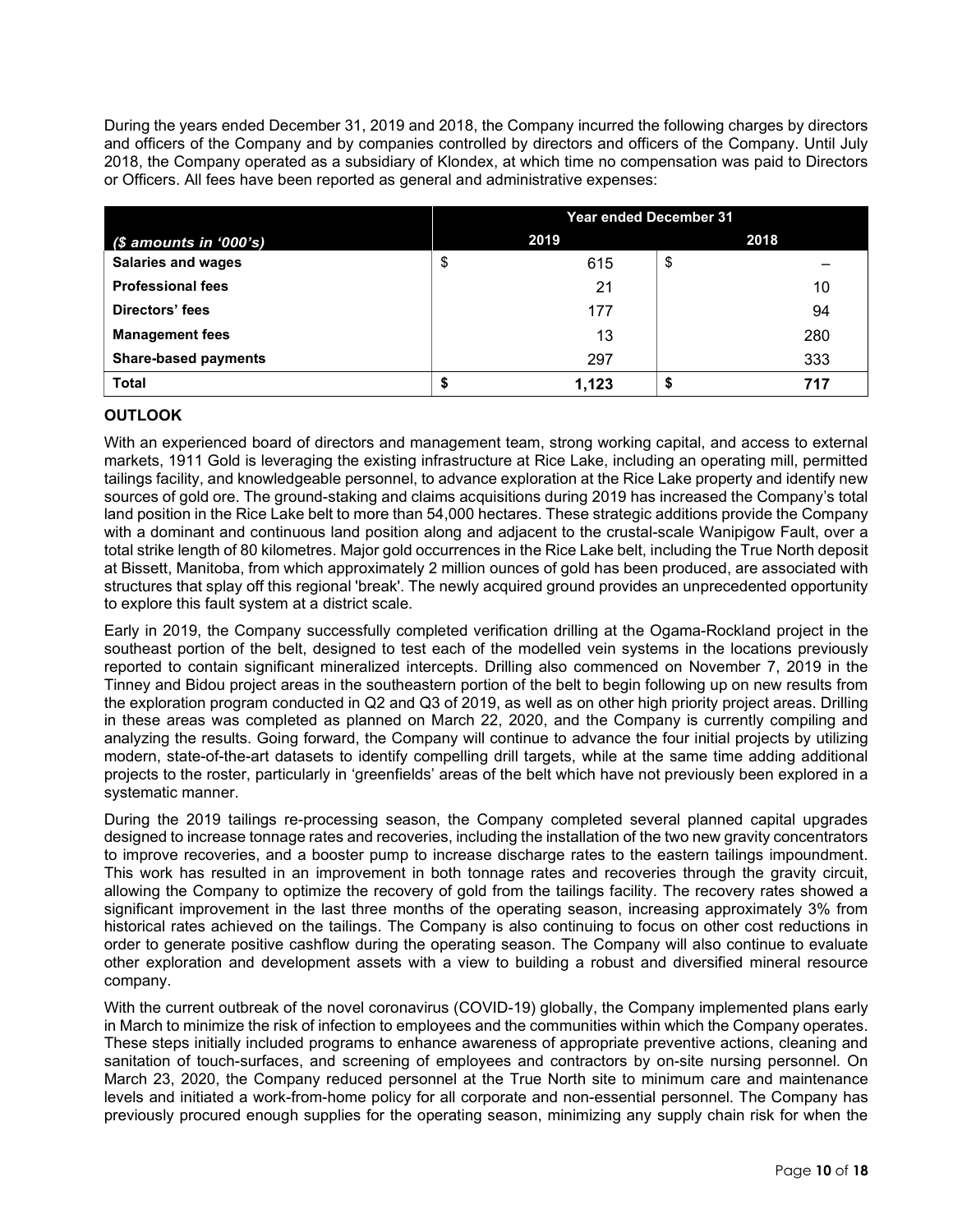Company re-commences operations. The Company continues to monitor the situation and is in close contact with the communities within which it operates to ensure alignment with any concerns held by all stakeholders. In the event COVID-19 continues to pose a significant risk to the employees and the community, the Company will continue to operate at care and maintenance levels. This outbreak has also caused disruptions in the logging and processing of drillcore from the latter stages of the recently concluded drill program, and the Company will work diligently to release the results from this program as soon as is feasible under the current operating conditions.

# **CRITICAL ACCOUNTING ESTIMATES**

The preparation of the Company's consolidated financial statements requires management to make estimates and assumptions. These estimates and assumptions affect the reported amounts of assets and liabilities; the disclosure of contingent assets and liabilities; as well as, the reported expenses during the reporting period. Such estimates and assumptions affect the determination of the carrying value and the recoverability of exploration and evaluation assets and the inputs used in calculating the fair value of share-based payment expense. Management re-evaluates its estimates and assumptions on an ongoing basis; however, due to the nature of estimates, actual amounts could differ from its estimates. The most critical accounting estimates upon which the Company depends are those requiring estimates of reserves and resources, future recoverability of assets, future costs for reclaiming areas of operations, and assumptions around future commodity prices.

# **RECENTLY ADOPTED ACCOUNTING POLICIES**

The Company adopted all of the requirements of IFRS 16 *Leases* as of January 1, 2019. IFRS 16 replaces IAS 17 *Leases* ("IAS 17"). IFRS 16 provides a single lessee accounting model, requiring lessees to recognize assets and liabilities for all leases unless the lease term is 12 months or less or the underlying asset has a low value. The Company has adopted IFRS 16 using the modified retrospective application method, where the 2018 comparatives are not restated and a cumulative catch up adjustment is recorded on January 1, 2019 for any differences identified, including adjustments to opening retained earnings balance. The Company analyzed its contracts to identify whether they contain a lease arrangement for the application of IFRS 16. No such contracts were identified, and as a result, the adoption of IFRS 16 had no impact on the financial statements.

# **DISCLOSURE CONTROLS AND PROCEDURES**

The Company's certifying officers are responsible for ensuring that processes are in place to provide them with sufficient knowledge to support the representations they are making in their certificates regarding the absence of misrepresentations and fair disclosure of financial information. Investors should be aware that inherent limitation on the ability of certifying officers of a venture issuer to design and implement on a cost-effective basis disclosure controls and procedures and as well as internal controls over financial reporting, as defined in National Instrument 52-109, may result in additional risks to the quality, reliability, transparency and timeliness of interim and annual filings and other reports provided under securities legislation.

# **RISKS AND UNCERTAINTIES**

The Company is subject to a number of risks and uncertainties due to the nature of its business. The Company's exploration activities expose it to various financial and operational risks that could have a significant impact on its level of operating cash flows in the future. Readers are advised to study and consider risk factors stressed below.

The following are identified as main risk factors that could cause actual results to differ materially from those stated in any forward-looking statements made by, or on behalf of, the Company.

# *Temporary Closure of Material Property*

Underground mining has been suspended and access to the True North mine has been temporarily closed. In the near term, in order to maximize cash flow and offset ongoing overhead costs, the Company is continuing to process tailings through the mill. Additionally, the Company is actively exploring along the Rice Lake greenstone belt to discover and develop additional resources to provide feed for the True North mill.

There can be no assurance that processing minerals through the True North mill from any newly-discovered resource, or from any residual or newly-discovered resource within the True North mine, will be feasible or that the Company will attain any benefit. There can be no assurance that it will be economically feasible to resume production at the True North mine; consequently there can be no assurance that commercial production at the True North mine will resume.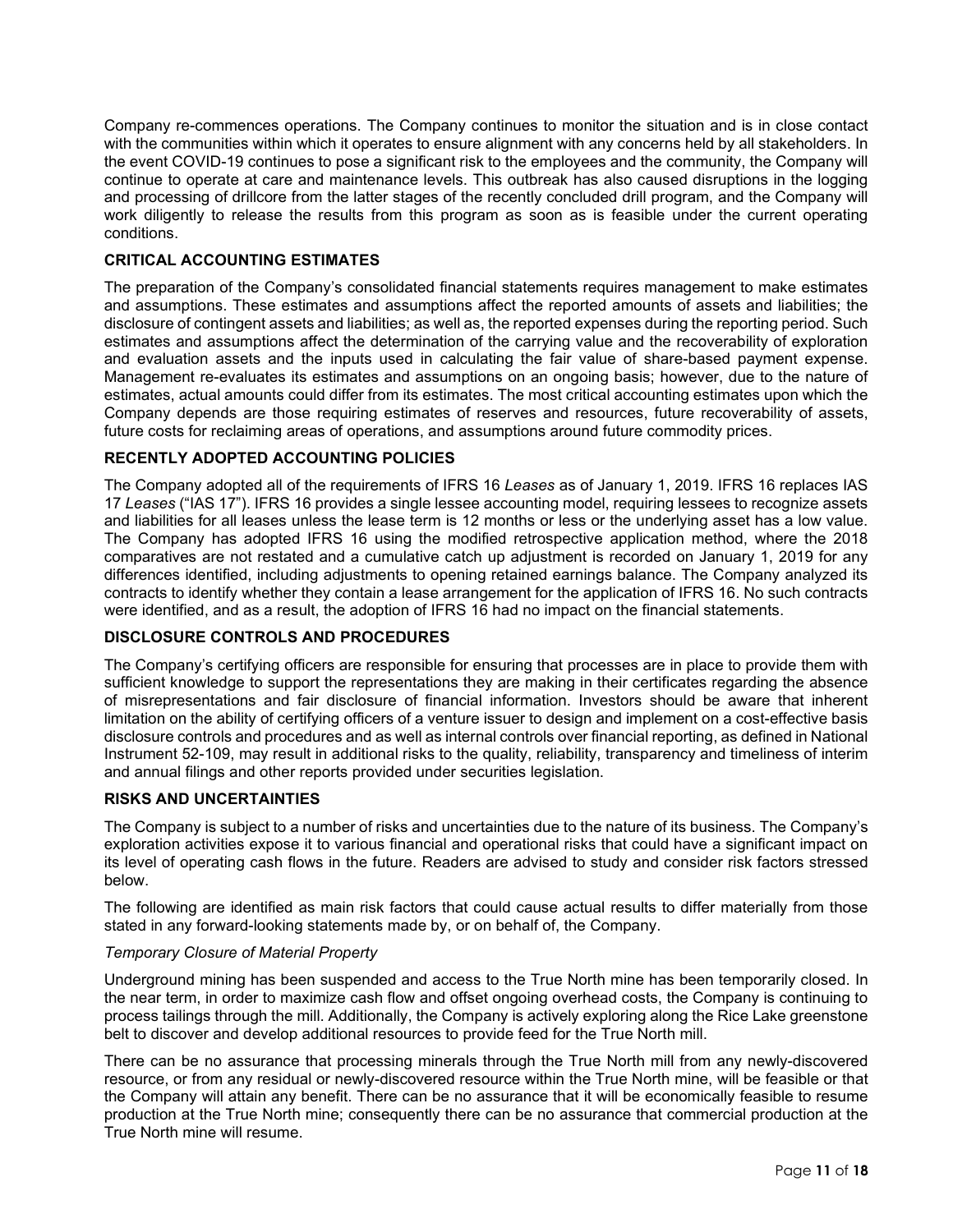# *Nature of Mineral Exploration and Mining*

Development of any of 1911 Gold's mineral projects will only follow upon, among other things, obtaining satisfactory exploration results and the completion of feasibility or other economic studies. The exploration and development of mineral deposits involve significant financial risks over a significant period of time which even a combination of careful evaluation, experience and knowledge may not eliminate. Few properties that are explored are ultimately developed into producing mines. Major expenses may be required to establish reserves by drilling and to construct additional mining and processing facilities at True North or other 1911 Gold sites. It is impossible to ensure that the current or proposed exploration programs on exploration properties in which the Company has an interest will result in a profitable commercial mining operation.

The economics of exploring and developing mineral properties are affected by many factors including capital and operating costs, variations of grades and tonnages, fluctuating mineral market prices, costs of mining and processing equipment and such other factors as government regulations, allowable production, importing and exporting of minerals and environmental protection. Whether resuming production at True North or developing a producing mine elsewhere on 1911 Gold's properties is economically feasible will depend upon numerous factors, most of which are beyond the control of the Company, including: the availability and cost of required development capital, movement in the price of commodities, securing and maintaining title to mining dispositions as well as obtaining all necessary consents, permits and approvals for mine development. Should production resume at True North or should a producing mine be developed at any of 1911 Gold's exploration or development-stage mineral properties, other factors will ultimately impact whether mineral extraction and processing can be conducted economically, including actual mineralization, consistency and reliability of grades and future commodity prices, as well as the effective design, construction and operation of processing facilities. 1911 Gold's operating expenses and capital expenditures may increase in subsequent years as consultants, personnel and equipment associated with advancing exploration, development and commercial production of its properties are added. The effect of these factors cannot be accurately predicted, but the combination of these factors may result in 1911 Gold not receiving an adequate return on invested capital.

Mining operations are inherently dangerous and generally involve a high degree of risk. 1911 Gold's operations are subject to all the hazards and risks normally encountered in the exploration, development and production of gold, including, without limitation, unusual and unexpected geologic formations, seismic activity, rock bursts, cave-ins, flooding, pit wall failure, mining voids, and other conditions involved in the drilling and removal of material, any of which could result in damage to, or destruction of, mines and other producing facilities, personal injury or loss of life, damage to property and environmental damage, all of which may result in possible legal liability. Although the Company expects that adequate precautions to minimize risk will be taken, mining operations are subject to hazards such as fire, rock falls, geotechnical issues, equipment failure, failure of retaining dams around tailings disposal areas, instability of historical tailings and mill infrastructure failures, which may result in environmental pollution and consequent liability. The occurrence of any of these events could result in a prolonged interruption of 1911 Gold's operations that would have a material adverse effect on its business, financial condition, results of operations and prospects.

# *COVID 19 and Other Outbreaks of Communicable Diseases*

Our business could be adversely impacted by the effects of the coronavirus or other epidemics. In December 2019, a novel strain of coronavirus emerged in China and has now spread to nearly all other countries, including Canada, Australia and the U.S., and infections have been reported globally. The extent to which the resulting disease (COVID-19) impacts our business, including our operations and the market for our securities, will depend on future developments, which are highly uncertain and cannot be predicted at this time, and include the duration, severity and scope of the outbreak and the actions taken to contain or treat the outbreak. In particular, the continued spread of COVID-19 globally could materially and adversely impact our business including without limitation, employee health, workforce productivity, supply chain impacts, increased insurance premiums, limitations on travel, the availability of industry experts and personnel, restrictions to our drill program and/or the timing to process drill and other metallurgical testing, requiring a partial or full suspension of tailings re-processing operations and exploration programs for an indefinite amount of time and other factors that will depend on future developments beyond our control, which may have a material and adverse effect on our business, financial condition and results of operations.

There can be no assurance that the Company's personnel will not be impacted by these pandemic diseases and ultimately see its workforce productivity reduced or incur increased medical costs / insurance premiums as a result of these health risks.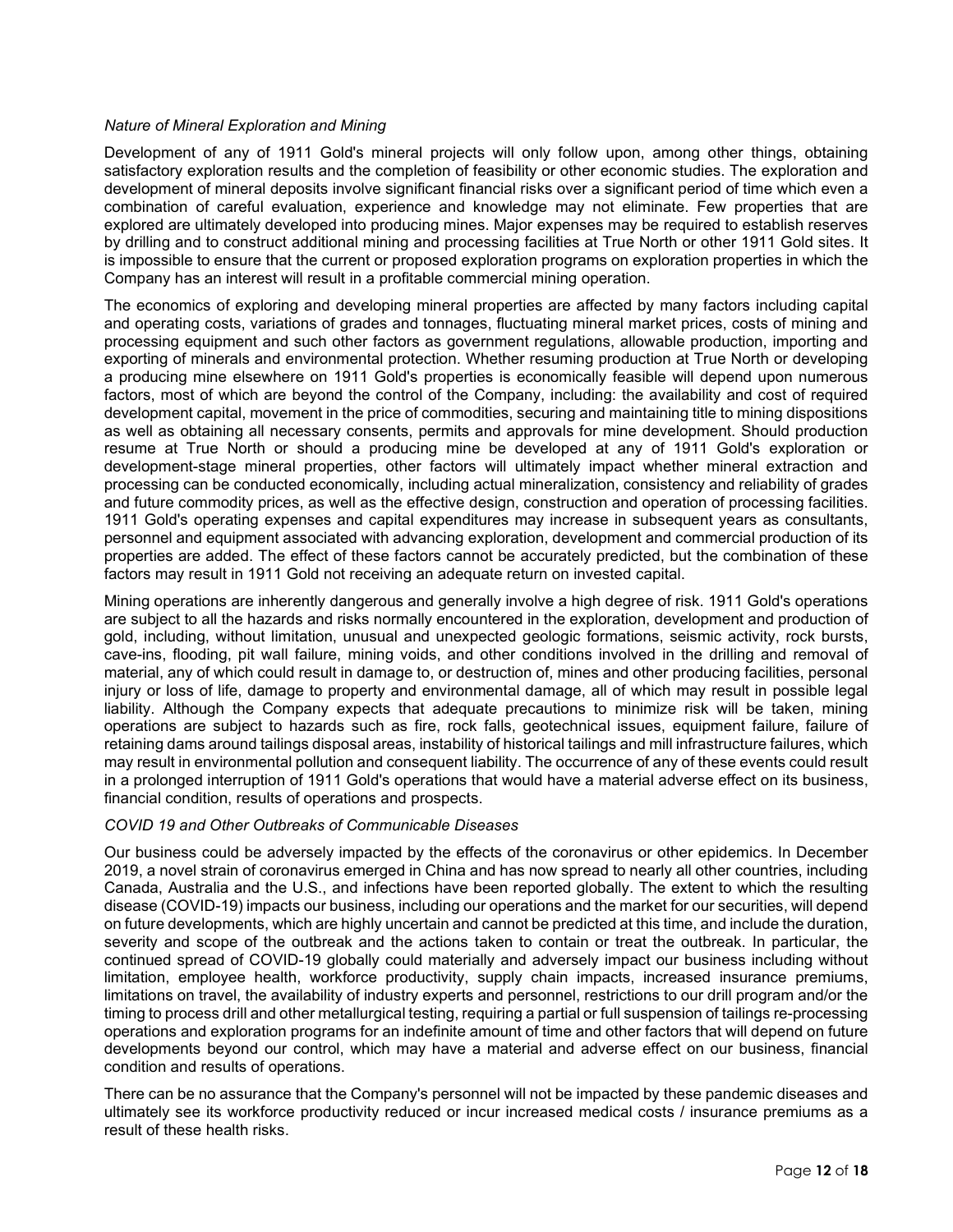In addition, a significant outbreak of COVID-19 or other communicable disease could result in a widespread global health crisis that could adversely affect global economies and financial markets resulting in an economic downturn that could have an adverse effect on the demand for precious metals, our ability to raise capital, and our future prospects.

## *Estimates of Mineral Resources*

Mineral resources are estimates only, and no assurance can be given that the anticipated tonnages and grades will be achieved, that the indicated level of recovery will be realized. Mineral resource estimates may be materially affected by environmental, permitting, legal, title, taxation, socio-political, marketing and other relevant issues. There are numerous uncertainties inherent in estimating mineral resources, including many factors beyond 1911 Gold's control. Such estimation is a subjective process, and the accuracy of any mineral resource estimate is a function of the quantity and quality of available data, the nature of the ore body and of the assumptions made and judgments used in engineering and geological interpretation. These estimates may require adjustments or downward revisions based upon further exploration or development work or actual production experience.

Fluctuations in gold prices, results of drilling, metallurgical testing and production, the evaluation of mine plans after the date of any estimate, permitting requirements or unforeseen technical or operational difficulties, may require revision of mineral resource estimates. Should reductions in mineral resources occur, the Company may be required to take a material write-down of its investment in mining properties, reduce the carrying value of one or more of its assets or delay or discontinue production or the development of new projects, resulting in increased net losses and reduced cash flow. Mineral resources should not be interpreted as assurances of mine life or of the profitability of current or future operations. There is a degree of uncertainty attributable to the calculation and estimation of mineral resources and corresponding grades being mined. Any material reductions in estimates of mineral resources could have a material adverse effect on 1911 Gold's results of operations and financial condition.

# *Mineral Resources do not have Demonstrated Economic Viability*

Based on the Technical Report, 1911 Gold does not currently have a mineral reserve estimate. Mineral resources are not mineral reserves and have a greater degree of uncertainty as to their existence and feasibility. There is no assurance that mineral resources will be upgraded to proven or probable mineral reserves. Mineral resources that are not mineral reserves do not have demonstrated economic viability. There is no assurance that the mineral resources set out in this Application will ever be classified as proven or probable mineral reserves as a result of continued exploration. In addition, mineral resources that are classified as inferred mineral resources are considered too speculative geologically to have economic considerations applied to them to enable them to be categorized as reserves. Due to the uncertainty which may attach to inferred mineral resources, there is no assurance that the estimated tonnage and grades as stated will be achieved or that they will be upgraded to measured and indicated mineral resources or proven and probable mineral reserves as a result of continued exploration.

# *Fluctuating Commodity Prices*

If the Company resumes production at True North or enters into production at any other site, its profitability will be dependent upon the market price of gold and any other metals contained in minerals discovered. Historically, gold prices have fluctuated widely and are affected by numerous external factors beyond 1911 Gold's control, including industrial and retail demand, central bank lending, sales and purchases of gold, forward sales of gold by producers and speculators, production and cost levels in major producing regions, short-term changes in supply and demand because of speculative hedging activities, confidence in the global monetary system, expectations of the future rate of inflation, the strength of the United States dollar (the currency in which the price of gold is generally quoted), interest rates, terrorism and war, and other global or regional political or economic events. Resource prices have fluctuated widely and are sometimes subject to rapid short-term changes because of speculative activities. The exact effect of these factors cannot be accurately predicted, but any one of, or any combination of, these factors may result in the Company not receiving an adequate return on invested capital and a loss of all or part of an investment in securities of 1911 Gold may result.

# *Financing Risks*

1911 Gold will need to access additional capital to fund ongoing capital requirements and exploration expenditures as it proceeds to expand exploration activities at its mineral properties, develop any such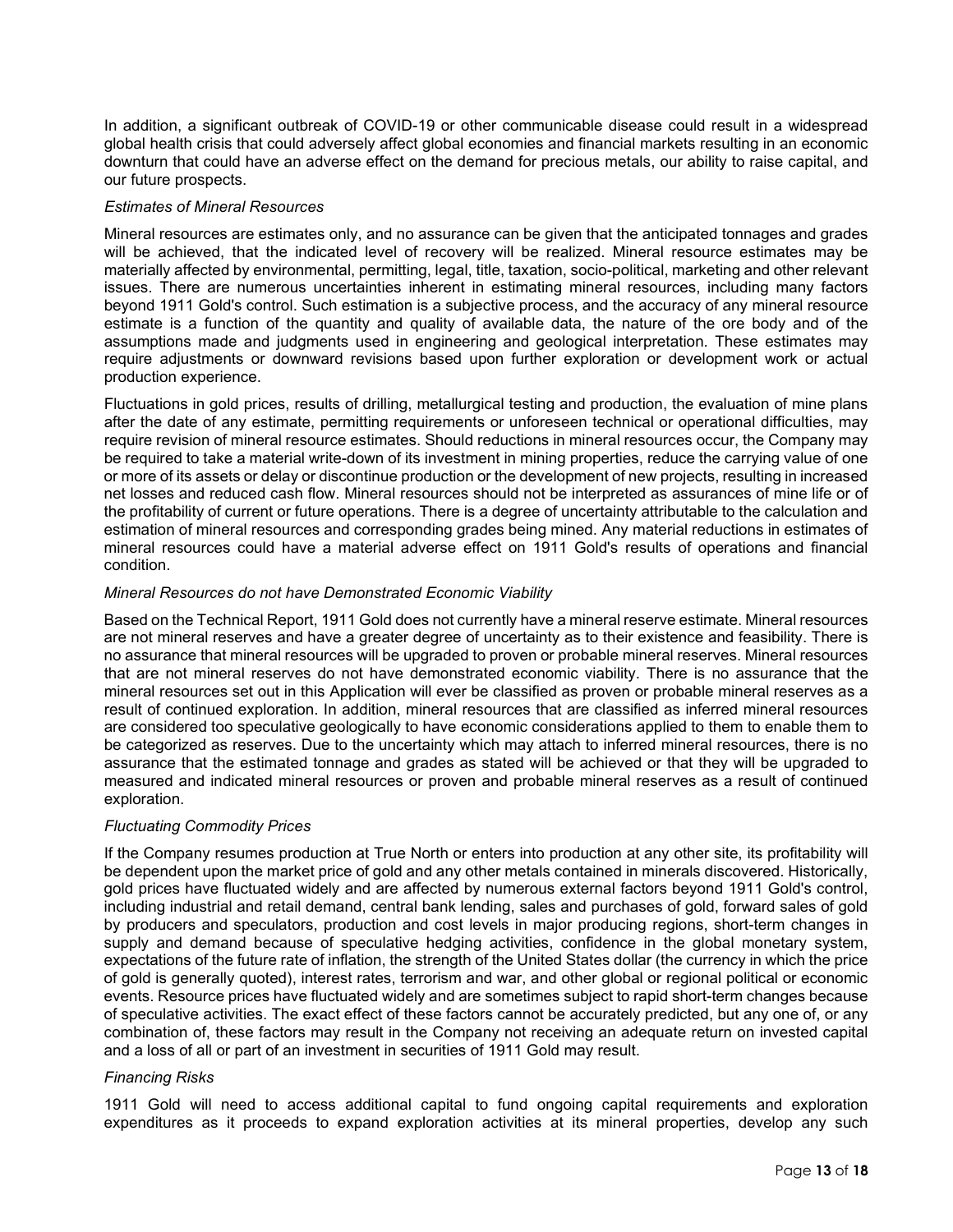properties, or take advantage of opportunities for acquisitions, joint ventures or other business opportunities that may be presented to it. See "Financings, Available Funds and Principal Uses" of this Application.

The continued exploration and future development of 1911 Gold's exploration and development-stage properties will therefore depend on the Company's ability to obtain additional required financing. In particular, any potential development of its projects will require substantial capital commitments, which the Company cannot currently quantify and does not currently have in place. The Company can provide no assurance that it will be able to obtain financing on favourable terms or at all. 1911 Gold may incur substantial costs in pursuing future capital requirements, including investment banking fees, legal fees, accounting fees, securities law compliance fees, printing and distribution expenses and other costs.

The ability to obtain needed financing may be impaired by such factors as the capital markets (both generally and in the gold industry in particular), the price of gold on the commodities markets (which will impact the amount of asset based financing available) and/or the loss of key management personnel. If the Company is unable to obtain additional financing as needed, it may be required to reduce the scope of its operations or anticipated expansion, forfeit its interest in some or all of its properties, incur financial penalties or reduce or terminate its operations.

## *Dependence on Key Personnel*

The Company is dependent on a relatively small number of key employees, the loss of any of whom could have a materially adverse effect on its operations. The Company does not have in place formal programs for succession and training of management. The Company does not have key person insurance on such individuals, which insurance would provide 1911 Gold with insurance proceeds in the event of their death. Without key person insurance, 1911 Gold may not have the financial resources to develop or maintain its business until it replaces the individual. The loss of one or more of these key employees, if not replaced, could materially adversely affect 1911 Gold's business, results of operations and financial condition.

#### *Dependence on Third Parties*

The Company relies significantly on strategic relationships with other entities and also on good relationships with regulatory and governmental departments. The Company also relies upon third-parties to provide essential contracting services. There can be no assurance that 1911 Gold's existing relationships will continue to be maintained or that new ones will be successfully formed and the Company could be adversely affected by changes to such relationships or difficulties in forming new ones. Any circumstance, which causes the early termination or non-renewal of one or more of these key business alliances or contracts, could adversely impact the Company, its business, operating results and prospects.

#### *No Assurance of Title*

The acquisition of title to mineral projects is a very detailed and time-consuming process. Although 1911 Gold has taken precautions to ensure that legal title to its property interests is properly recorded in the name of 1911 Gold where possible, there can be no assurance that such title will ultimately be secured. Furthermore, there is no assurance that the interests of the Company in any of its properties may not be challenged or impugned. Title insurance is generally not available for mineral properties and the Company has a limited ability to ensure that it has obtained secure claim to individual mineral claims. While the Company intends to take all reasonable steps to maintain title to its mineral properties, there can be no assurance that 1911 Gold will be successful in extending or renewing mineral rights on or prior to expiration of their term or that the title to any such properties will not be affected by an unknown title defect.

#### *1911 Gold's Activities are Subject to Extensive Governmental Regulation*

Exploration, development and mining of minerals are subject to extensive federal, provincial, state and local laws and regulations governing acquisition of the mining interests, prospecting, development, mining, production, exports, taxes, labour standards, occupational health, waste disposal, toxic substances, water use, land use, land claims that may be brought by First Nations and other Aboriginal groups, environmental protection and remediation, endangered and protected species, mine safety and other matters. No assurance can be given that new rules and regulations will not be enacted or that existing rules and regulations will not be applied or amended in a manner that could have a material adverse effect on the business, financial condition and results of operations of the Company.

The costs and delays associated with obtaining necessary licences and permits and complying with these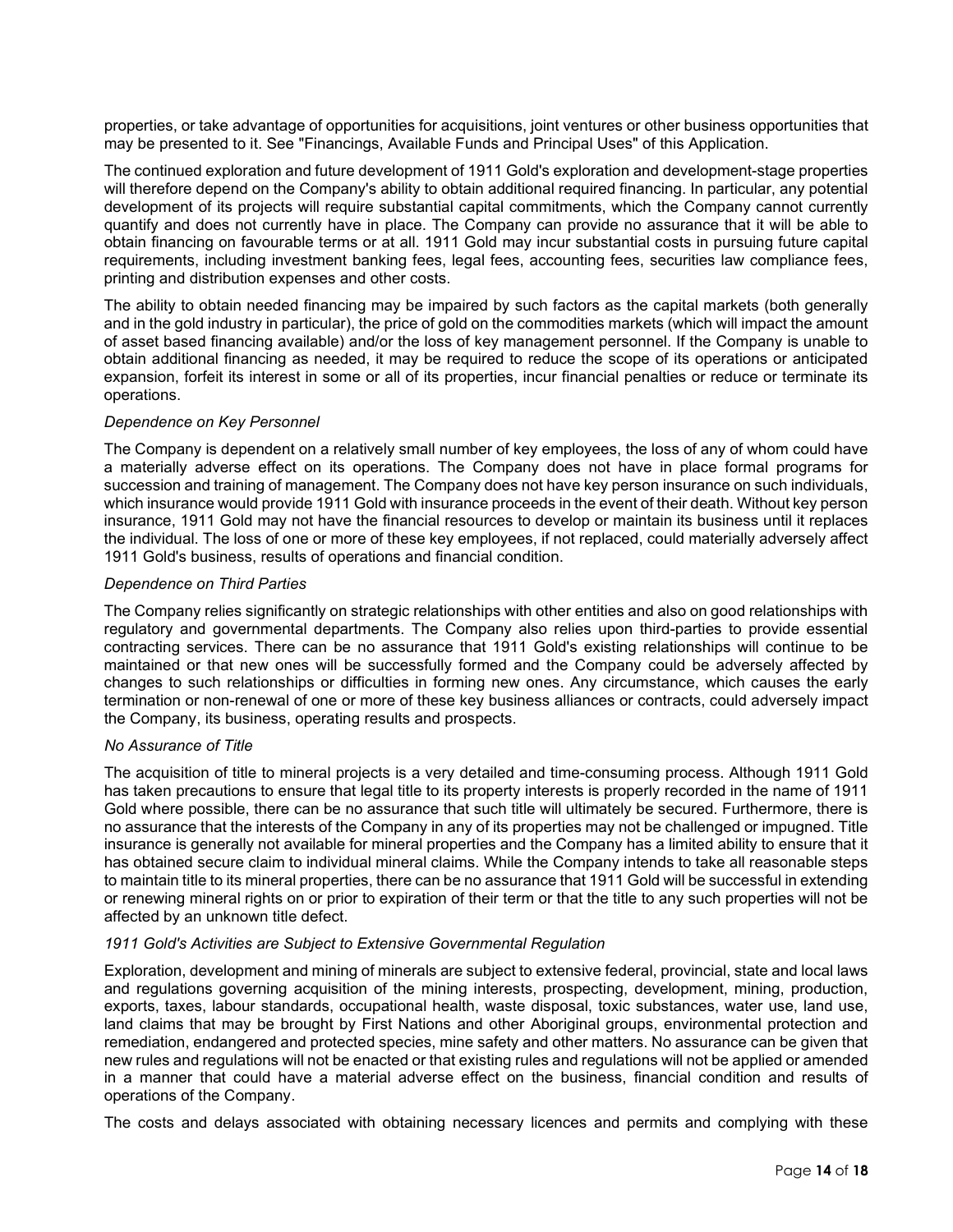licences and permits and applicable laws and regulations could stop or materially delay or restrict the Company from proceeding with the development of an exploration project. Any failure to comply with applicable laws and regulations or licences and permits, even if inadvertent, could result in interruption or closure of exploration, development or mining operations or material fines, penalties or other liabilities. The Company may be required to compensate those suffering loss or damage by reason of its mining operations and may have civil or criminal fines or penalties imposed for violations of such laws, regulations and permits.

#### *Infrastructure*

Mining, processing, development and exploration activities depend, to one degree or another, on adequate infrastructure. Reliable roads, railways, power sources and water supply are important determinants affecting capital and operating costs. Unusual or infrequent weather phenomena, sabotage, government or other interference in the maintenance or provision of such infrastructure could adversely affect the Company's operations, financial condition and results of operations.

## *Tax Matters*

The Company's taxes are affected by a number of factors, some of which are outside of its control, including the application and interpretation of the relevant tax laws and treaties. If the Company's filing position, application of tax incentives or similar 'holidays' or benefits were to be challenged for whatever reason, this could have a material adverse effect on the Company's business, results of operations and financial condition.

The Company is subject to routine tax audits by various tax authorities. Tax audits may result in additional tax, interest payments and penalties which would negatively affect 1911 Gold's financial condition and operating results. New laws and regulations or changes in tax rules and regulations or the interpretation of tax laws by the courts or the tax authorities may also have a substantial negative impact on 1911 Gold's business. There is no assurance that 1911 Gold's current financial condition will not be materially adversely affected in the future due to such changes.

## *Information Technology*

The Company is reliant on the continuous and uninterrupted operations of its information technology ("IT") systems. User access and security of all IT systems are critical elements to the operations of 1911 Gold. Protection against cyber security incidents and cloud security, and security of all of 1911 Gold's IT systems are critical to the operations of the Company. Any IT failure pertaining to availability, access or system security could result in disruption for personnel and could adversely affect the reputation, operations or financial performance of 1911 Gold.

The Company's IT systems could be compromised by unauthorized parties attempting to extract business sensitive, confidential or personal information, corrupting information or disrupting business processes or by inadvertent or intentional actions by the Company's employees or vendors. A cyber security incident resulting in a security breach or failure to identify a security threat, could disrupt business and could result in the loss of business sensitive, confidential or personal information or other assets, as well as litigation, regulatory enforcement, violation of privacy and security laws and regulations and remediation costs.

#### *Labour Difficulties*

Factors such as work slowdowns or stoppages caused by the attempted unionization of operations and difficulties in recruiting qualified miners and hiring and training new miners could materially adversely affect 1911 Gold's business. This would have a negative effect on 1911 Gold's business and results of operations; which might result in the Company not meeting its business objectives.

#### *Permits and Licenses*

The Company is required to maintain in good standing a number of permits and licenses from various levels of governmental authorities in connection with the development and operations at its mineral properties. Although the Company has all required permits for its current operations, there is no assurance that delays will not occur in the renewal of certain permits and there is no assurance 1911 Gold will be able to obtain additional permits for any possible future changes to operations or additional permits associated with new legislation. There is also no assurance that the Company can obtain or that there will not be delays in obtaining the environmental approval or permits necessary to develop any future projects.

To the extent such approvals or consents are required and are delayed or not obtained, the Company may be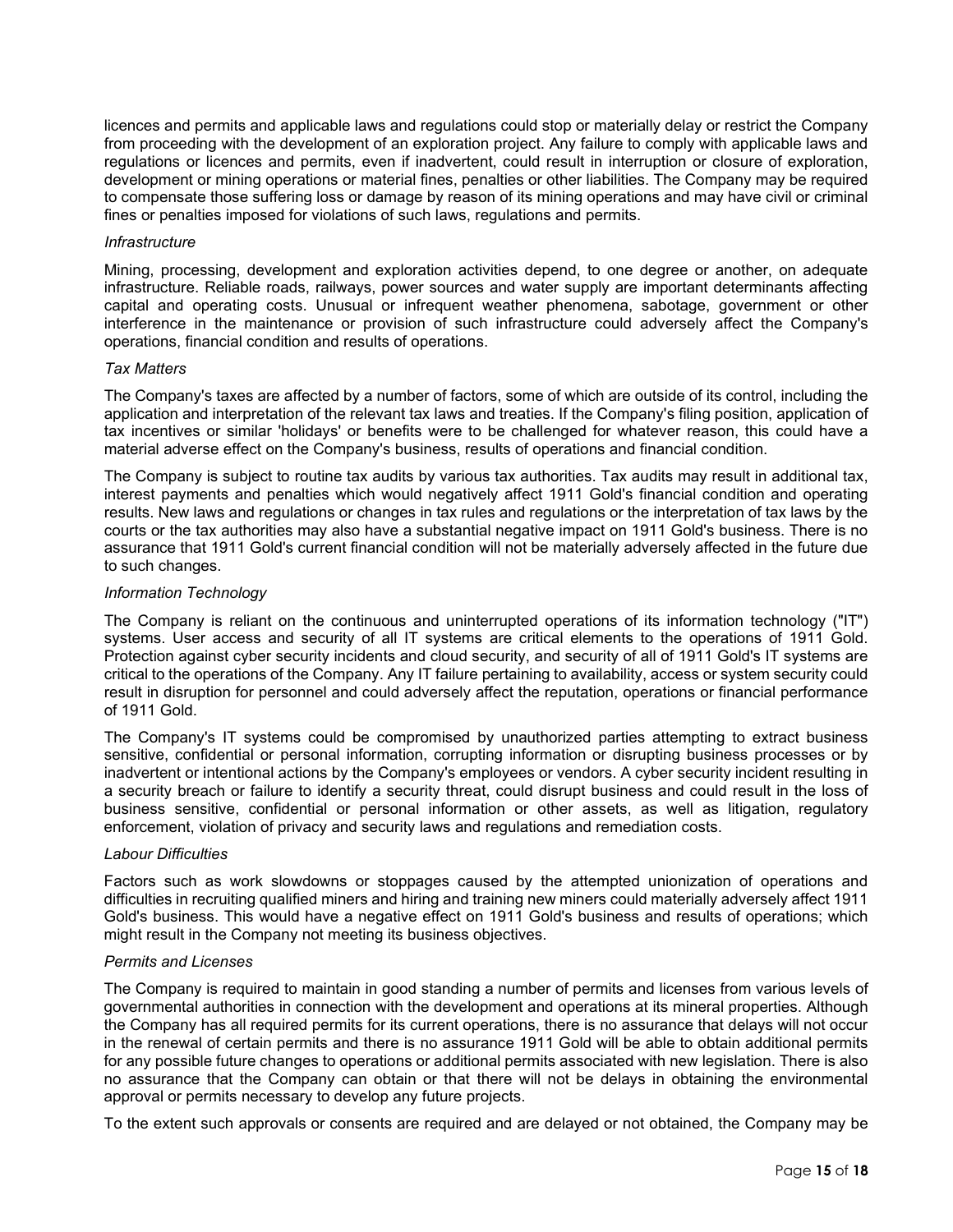curtailed or prohibited from continuing its operations or proceeding with any further development. Failure to comply with applicable laws, regulations and permitting requirements may result in enforcement actions thereunder, including orders issued by regulatory or judicial authorities causing operations to cease or be curtailed, and may include corrective measures requiring capital expenditures, installation of additional equipment or remedial actions. Parties engaged in mining operations or in the exploration, development or exploitation of mineral properties may be required to compensate those suffering loss or damage by reason of the mining activities and may have civil or criminal fines or penalties imposed for violations of applicable laws or regulations.

Amendments to current laws, regulations and permits governing operations and activities of mining and exploration companies or more stringent implementation thereof could have a material adverse impact on the Company and cause increases in exploration expenses, capital and operating expenditures or require abandonment or delays in development or exploitation of mining properties.

#### *Environmental Regulations and Potential Liabilities*

The operations of the Company are subject to environmental regulations promulgated by government agencies from time to time. Environmental legislation provides for restrictions and prohibitions on spills, releases or emissions of various substances produced in association with certain mining industry operations, such as seepage from tailings disposal areas, which would result in environmental pollution. In addition, certain types of operations require the submission and approval of environmental impact assessments. Environmental hazards may exist on the properties on which the Company holds interests which are unknown to 1911 Gold at present and which have been caused by previous or existing owners or operators of the properties. Failure to comply with applicable laws, regulations and permitting requirements may result in enforcement actions thereunder, including orders issued by regulatory or judicial authorities causing operations to cease or be curtailed, and may include corrective measures requiring capital expenditures, installation of additional equipment, or remedial actions. Parties engaged in exploration or mining operations may be required to compensate those suffering loss or damage by reason of the exploration or mining activities and may have civil or criminal fines or penalties imposed for violations of applicable laws or regulations and, in particular, environmental laws.

Environmental legislation is evolving in a manner that will require stricter standards and enforcement, increased fines and penalties for non-compliance, more stringent environmental assessments of proposed projects and a heightened degree of responsibility for companies and their officers, directors and employees. Amendments to current laws, regulations and permits governing operations and activities of mining companies, or more stringent implementation thereof, could have a material adverse impact on 1911 Gold and cause increases in exploration expenses, capital expenditures or production costs, reduction in levels of production at producing properties, or abandonment or delays in development of new mining properties. The potential financial exposure may be significant.

The Company's operation is subject to environmental regulation primarily by the Ministry of Sustainable Development (Manitoba) and the Ministry of the Environment (Ontario). The Department of Fisheries & Oceans (Canada) and the Department of the Environment (Canada) have an enforcement role in the event of environmental incidents.

# *Competition*

There is significant competition in the precious metals mining industry for mineral rich properties that can be developed and produced economically, the technical expertise to find, develop, and operate such properties, the labour to operate the properties and the capital for the purpose of funding such properties. Many competitors not only explore for and mine precious metals, but conduct refining and marketing operations on a global basis. As a result of this competition, some of which is with large established mining companies with substantial capabilities and greater financial and technical resources than 1911 Gold, the Company may be unable to acquire desired properties, to recruit or retain qualified employees or to acquire the capital necessary to fund its operations and develop its projects. Existing or future competition in the mining industry could materially adversely affect 1911 Gold's prospects for mineral exploration and success in the future. Increased competition can result in increased costs and lower prices for metal and minerals produced and reduced profitability. Consequently, the revenues of the Company, its operations and financial condition could be materially adversely affected.

From time to time several companies may participate in the acquisition, exploration and development of natural resource properties thereby allowing for their participation in larger programs, permitting involvement in a greater number of programs and reducing financial exposure in respect of any one program. It may also occur that a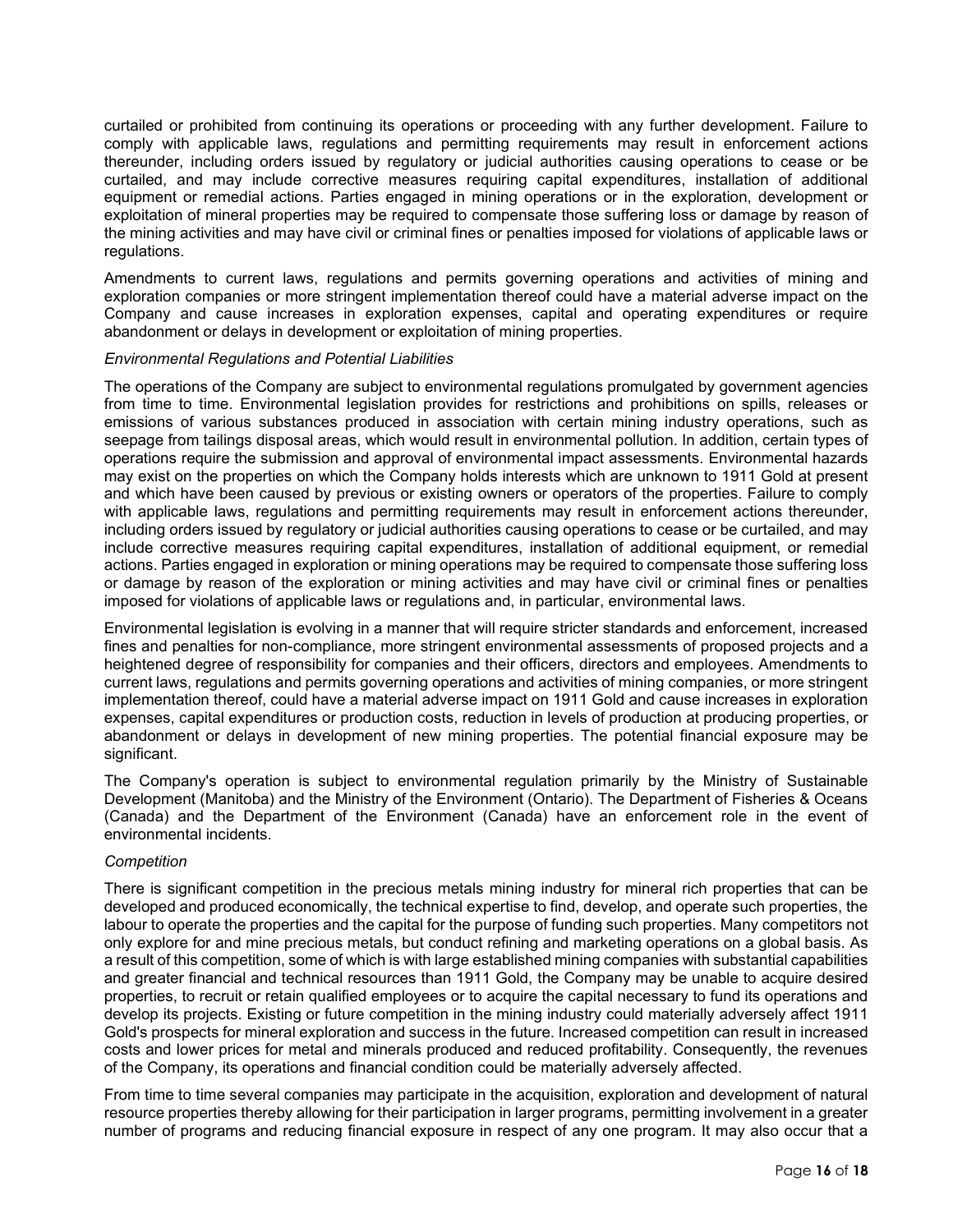particular company will assign all or a portion of its interest in a particular program to another of these companies due to the financial position of the company making the assignment. In determining whether or not the Company will participate in a particular program and the interest therein to be acquired by it, the directors will primarily consider the degree of risk to which the Company may be exposed and its financial position at that time.

## *Conflicts of Interest*

The directors and officers of 1911 Gold may serve as directors or officers of other public resource companies or have significant shareholdings in other public resource companies. Situations may arise in connection with potential acquisitions and investments where the other interests of these directors and officers may conflict with the interests of the Company. In the event that such a conflict of interest arises at a meeting of the directors of 1911 Gold, a director is required by the BCBCA to disclose the conflict of interest and to abstain from voting on the matter.

## *No Guarantee of Positive Return on Investment*

There is no guarantee that an investment in the securities of the Company will earn any positive return in the short term or long term. The mineral exploration and development business is subject to numerous inherent risks and uncertainties, and any investment in the securities of 1911 Gold should be considered a speculative investment. Past successful performance provides no assurance of any future success. The purchase of securities of 1911 Gold involves a high degree of risk and should be undertaken only by investors whose financial resources are sufficient to enable them to assume such risks. An investment in the securities of 1911 Gold is appropriate only for investors who have the capacity to absorb a loss of some or all of their investment.

# *Dilution and Future Sales of 1911 Gold Shares*

The Company may sell additional 1911 Gold shares or other securities in the future to finance its operations or may issue additional 1911 Gold shares or other securities as consideration for future acquisitions. The Company cannot predict the size or nature of future sales or issuances of securities or the effect, if any, that such future sales and issuances will have on the market price of the 1911 Gold shares. Sales or issuances of substantial numbers of 1911 Gold shares, or the perception that such sales or issuances could occur, may adversely affect prevailing market prices of the 1911 Gold shares. the Company's articles permit, among other things, the issuance of an unlimited number of 1911 Gold shares for such consideration and on such terms and conditions as are established by the directors of the Company, in many cases, without the approval of shareholders.

#### *No History of Earnings or Dividends*

The Company has no history of earnings and as such the Company has not paid dividends since incorporation and does not anticipate doing so in the foreseeable future. Payment of any future dividends will be at the discretion of the 1911 Gold Board after taking into account many factors, including operating results, financial condition and anticipated cash needs. See "Dividends and Distributions" of this Application.

# **NON-IFRS FINANCIAL PERFORMANCE MEASURES**

The Company has included additional financial performance measures in this MD&A, such as production cash costs and all-in sustaining costs. The Company reports production cash costs and all-in sustaining costs on a per gold ounce sold basis. In the gold mining industry, this is a common performance measure but does not have any standardized meaning. The Company believes that, in addition to conventional measures prepared in accordance with IFRS, certain investors use this information to evaluate the Company's performance and ability to generate cash flow. Accordingly, it is intended to provide additional information and should not be considered in isolation or as a substitute for measures of performance prepared in accordance with IFRS.

"Total cash costs per ounce" is calculated from operation's cash costs and dividing the sum by the number of gold ounces sold. Operations cash costs include mining, milling, smelter and other direct costs.

"All-in sustaining cash costs per ounce" includes total cash costs per ounce (as defined above) and adds the sum of G&A, share-based compensation, sustaining capital expenditures and certain exploration and evaluation costs, all divided by the number of ounces sold. As this measure seeks to reflect the full cost of gold production from current operations, new project capital is not included in the calculation of all-in sustaining costs per ounce. Additionally, certain other cash expenditures, including income tax payments and financing costs, should they apply, are not included.

The following tables provide reconciliation of total production costs per ounce as disclosed in this MD&A to the